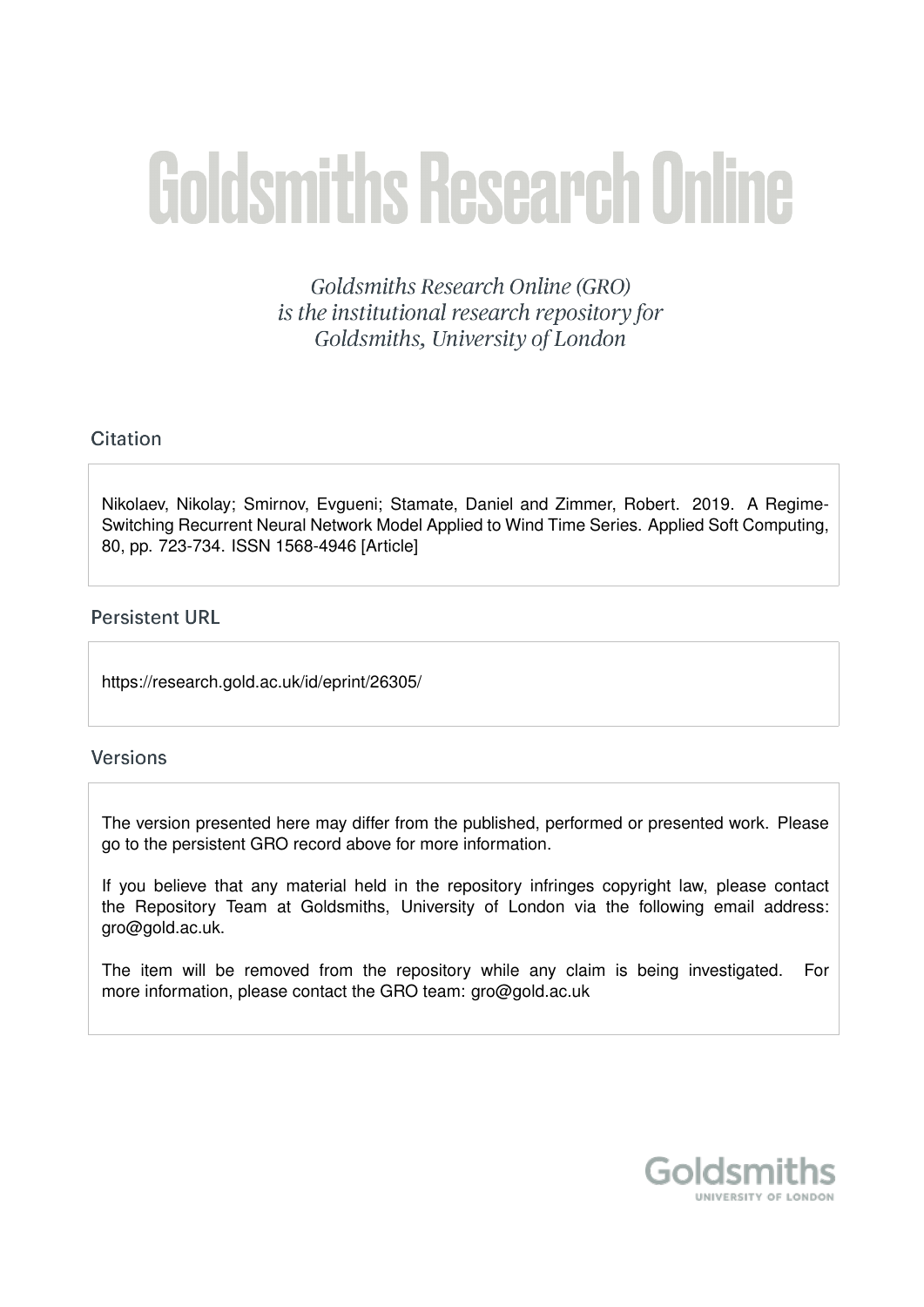# A Regime-Switching Recurrent Neural Network Model Applied to Wind Time Series

Nikolay Y. Nikolaev Department of Computing Goldsmiths College, University of London London SE14 6NW United Kingdom N.Nikolaev@gold.ac.uk Daniel Stamate Department of Computing Goldsmiths College, University of London London SE14 6NW United Kingdom D.Stamate@gold.ac.uk

Evgueni Smirnov Department of Knowledge Engineering Maastricht University Maastricht 6200 The Netherlands Smirnov@maastrichtuniversity.nl Robert Zimmer Department of Computing Goldsmiths College, University of London London SE14 6NW United Kingdom R.Zimmer@gold.ac.uk

# **Abstract**

This paper proposes a regime-switching recurrent network model (RS-RNN) for non-stationary time series. The RS-RNN model emits a mixture density with dynamic nonlinear regimes that fit flexibly data distributions with non-Gaussian shapes. The key novelties are: development of an original representation of the means of the component distributions by dynamic nonlinear recurrent networks, and derivation of a corresponding expectation maximization (EM) training algorithm for finding the model parameters. The elaborated switching dynamic nonlinear regimes make the RS-RNN especially attractive for describing non-stationary environmental time series. The results show that the RS-RNN applied to a real-world wind speed time series achieves standardized residuals similar to popular previous models, but it is more accurate distribution forecasting than other linear switching (MS-AR) and nonlinear neural network (MLP and RNN) models.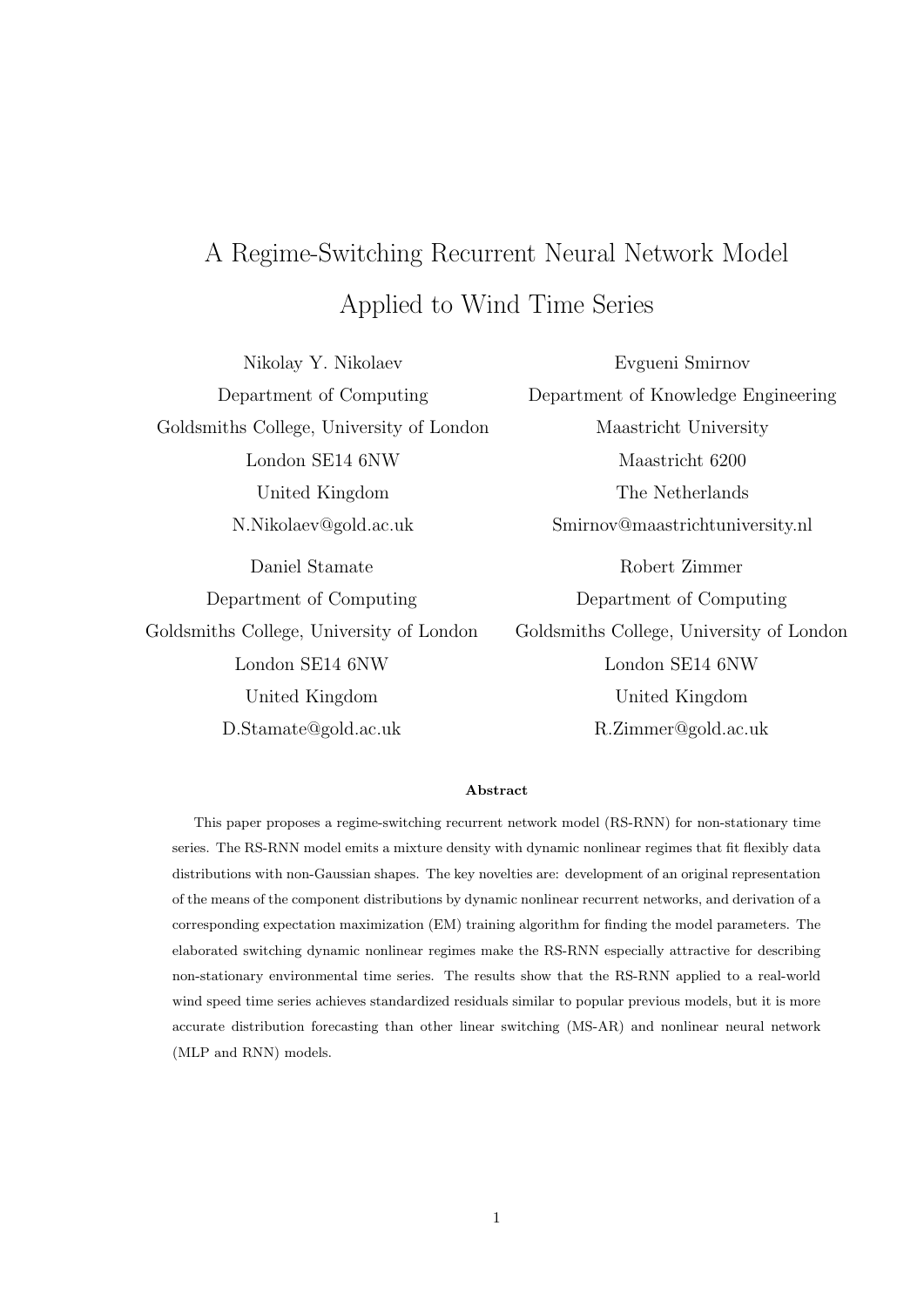# **1 Introduction**

Regime-switching (RS) models [18] become increasingly popular in practice for density forecasting in environmental sciences. They are found useful for modeling the distributions of sequentially arriving data, like meteorological time series [4,6,12,16,20,32], hydrological time series [42], wind power series [1,13,34,38,48], etc.. These switching models are essentially mixture density models that can approximate well data having distributions of various shapes, which makes them especially attractive for fitting real-world time series contaminated by large amount of noise with unknown character [24,40]. Similar tools generating probabilistic predictions along with probabilistic of their uncertainty are the mixture density neural networks [30], and the kernel density models [47].

The application of the switching models to wind speed time series is currently of particular importance for the supply of renewable wind energy and its integration into the power systems. Wind speed forecasts are required to provide information about future wind energy generation and to reduce instabilities in the energy distribution. Finding accurate solutions to the task of short-term wind speed prediction addressed here is also of special interest for improving power plant scheduling and grid operations management [25]. The main difficulty in this task is the continuous fluctuation of the wind speed due to the stochastic character of the atmospheric processes [8,31]. It is known that pressure, frontline passages and cyclonic conditions lead to variabilities, like nonstationarity and sudden changes in atmospheric series [1,34,35]. The problem is to find good descriptions of such time-varying data distribution with which the wind dynamics can be explained and reconstructed adequately. Although a lot of research have been conducted on describing wind series using various statistical, neural network and hybrid approaches [15,17,47], many of them do not have enough potential for capturing complex variabilities beyond simple periodicities.

The statistical approaches to wind speed prediction build models using time-lagged explanatory variables [14,21]. Popular approaches are the linear autoregressive moving average (ARMA) models [8,24,27,48]. Their enhancements include heteroscedastic variance (ARMA-GARCH ) models [40,49], and various switching models, like Smooth Transition AutoRegressive (STAR) [35], Self-Exciting Threshold AutoRegressive (SETAR) [35], and Markov Switching AutoRegressive (MS-AR) models [1,13,34,38]. The ARMA-GARCH models are useful for learning series with non-stationary mean as they use effects from the series variance that help to describe volatile dynamics. The STAR are mixture models that simulate the temporal evolution of the data through weighted averaging of the component regimes, so that their proportions depend on the observed past data. The SETAR and MS-AR are even more attractive as they construct the model from alternating regime submodels, thus leading to more versatile representations. While the regime changes in STAR and SETAR are controlled by the lagged values of the series, the shifts in the MS-AR technology is driven by computable external factors which actually may reflect relevant meteorological features. Hybrid compositions of multiple models have been found to outperform some of the individual models, but they are computationally intensive and have characteristics that are difficult to analyze rigorously [17].

The Markov switching models emit mixtures of Gaussians governed by hidden unobservable regime vari-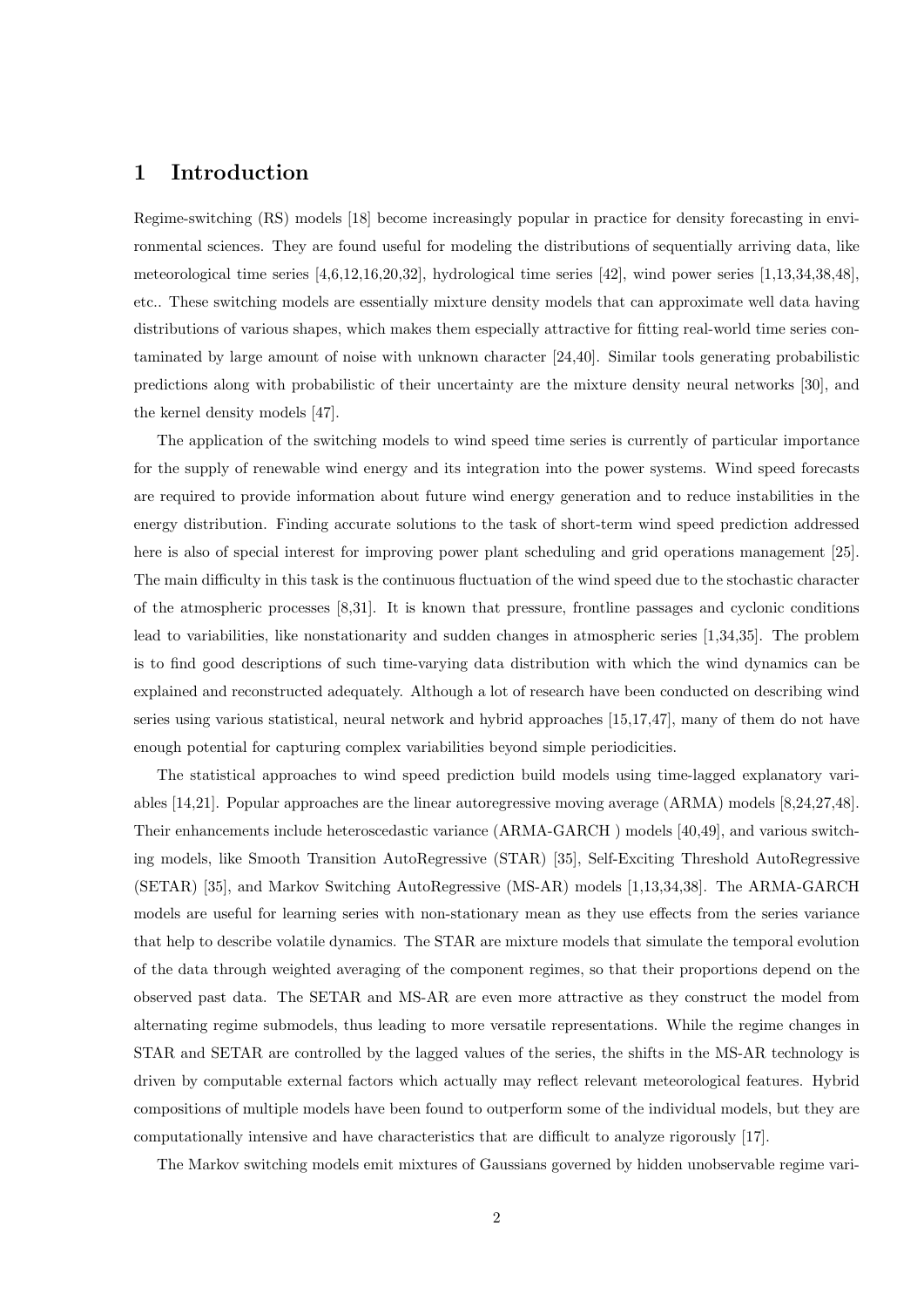ables, which helps to fit flexibly data distributions with non-Gaussian shapes. These models explain well shifts in time series because their regimes are controlled in a more sophisticated manner through an exogenous switching variable independent from the lagged observations. The regime-switching models evolve as transitions between regimes and their effect on the full mixture is controlled by specific transition probabilities. The environmental research investigates autoregressive MS-AR models that incorporate mainly linear submodels [1,13,34,38]. They are found particularly suitable for tracking environmental processes with temporally varying structure and non-stationary characteristics [2].

The neural network approaches build nonlinear models that feature elaborate relationships between the selected variables. Some neural networks developed for processing wind series include: feedforward multilayer perceptrons (MLP) [5,10,15,25,43] and recurrent neural networks (RNN) [3,7,26,33,44]. These MLP networks take lagged inputs passed with tapped-delay lines. However, their training does not handle directly the time dimension of the data, rather such time-delay neural networks are still trained with static learning algorithms which yields suboptimal results. The RNNs are more convenient for describing time series as they are dynamic models driven not only by external inputs but also by internal context signals that carry temporal information. The rationale is that the context turns the network into a dynamic function that reflects the time-dependencies in sequentially arriving data.

This paper proposes a Regime-Switching Recurrent Neural Network (RS-RNN) for accurate learning of dynamic mixture distributions. The objective is to build a switching model with improved forecasting potential using separate nonlinear neural networks for each distinct regime, such that they represent the specific means of the distributions [37,39]. Since the widely used standard feed-forward neural networks are static models that do not take into account directly the temporal relationships among the data, we consider the dynamic recurrent neural networks (RNN) [46] as mechanisms for inference of time-dependent wind models as suggested by relevant research [7]. During training the RNN become fitted to their full potential of being dynamic machines which learn time-varying functions, and this is their advantage for modeling environmental time series which exhibit fluctuations of changing magnitude.

The RS-RNN provides a novel mixture density model with dynamic nonlinear regimes that can capture adequately time series and generate probabilistic forecasts. There are two main contributions in the presented research: 1) design of an original switching model in which each regime component is made nonlinear and truly dynamic with a recurrent neural network representation of the mean; and 2) development of a maximum likelihood algorithm for estimation of all RS-RNN parameters formulated according to the expectation maximization (EM) algorithm for mixture models [18,29]. This includes formulation of temporal RTRL derivatives [46] for the recurrent network, likelihood gradients for the computation of the transition probabilities and the regime variances. An essential novelty is that the temporal dimension of the model is treated directly during training, while previous regime-switching models that account for spatiotemporal information still treat the parameters with static estimation algorithms.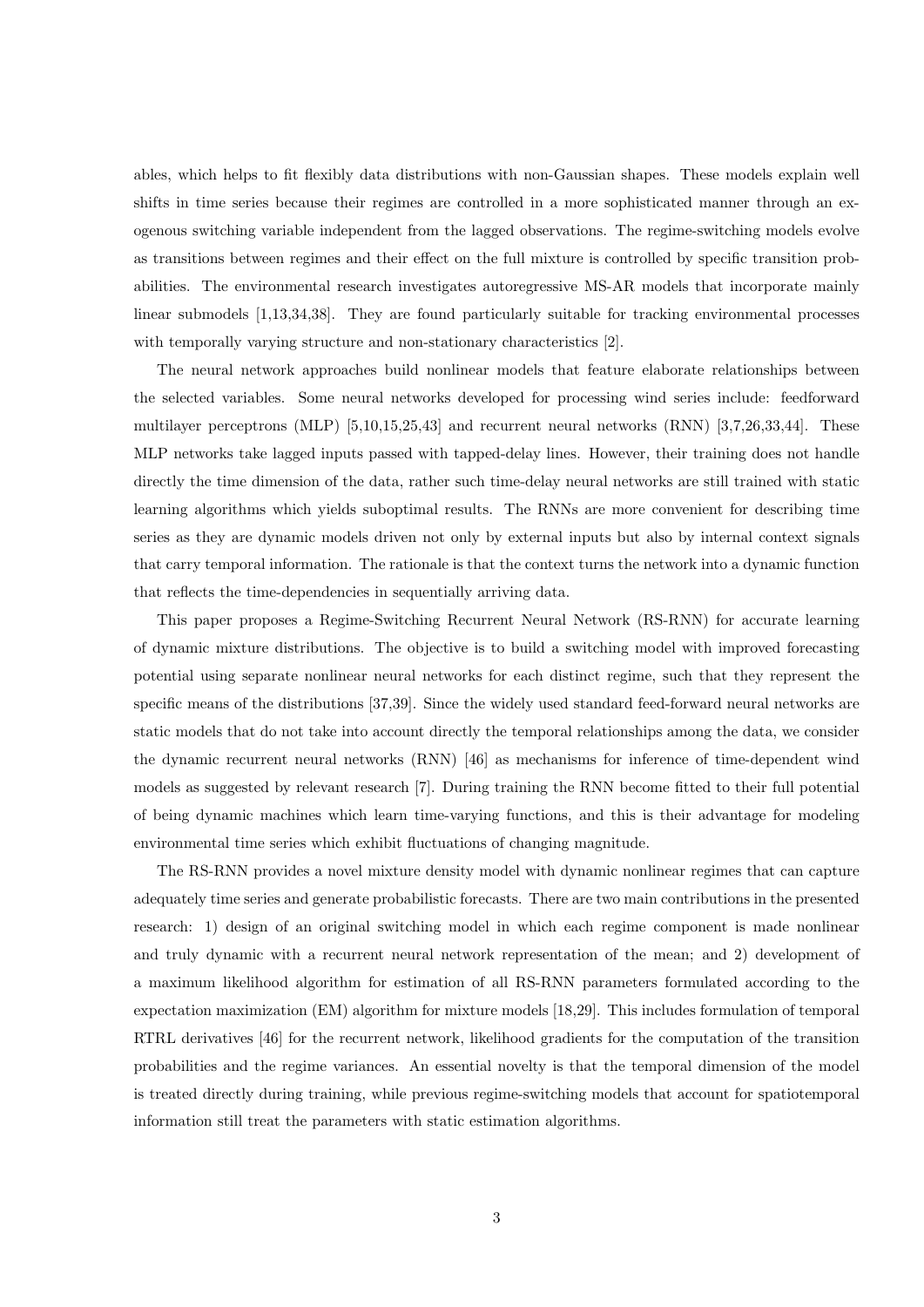This study relates the proposed RS-RNN to benchmark linear autoregressive (AR) models, other switching models with linear regimes (STAR, MS-AR) and nonlinear (MLP,RNN) tools on short-term forecasting (from 1 hour up to 3 days ahead) of real-world wind speed time series. The research analyses the statistical characteristics of the standardized residuals to demonstrate the importance of the nonlinearities and the explicit treatment of the temporal dimension of the model. Using bootstrapped one-step ahead forecasts, obtained with a methodology for neural networks [41], it is shown that RS-RNN achieves better density predictions, which suggests that they are especially suitable for non-stationary time series according to the fundamental literature [9,16,18].

This article is organized as follows. Section two introduces nonlinear regime-switching models and the chosen recurrent Elman-type RNN architecture. Section three gives the EM algorithm for RS-RNN estimation. The forecasting approach is explained in section four. Section five presents the experimental results on time series modeling. Finally, a discussion is made and a conclusion is provided.

# **2 Nonlinear Switching Model Formulation**

A regime-switching model [18] includes a number of component submodels with different parameters which reflect alterations in the data characteristics. The shifts between the regimes are controlled by a discrete state variable that follows an unobservable Markov process. Typically the state is assumed a realization of a twostate Markov chain, that is the current state change depends only on the most recent state which carries all the information from the past. The novelty here is elaboration of nonlinear submodels using recurrent neural networks with internal memory processed by dynamical difference equations. Each component represents a time-dependent density function, and their combination yields a mixture model with dynamic nonlinear regimes that can approximate well non-Gaussian time series.

## **2.1 The Switching Regime Model**

This research considers a regression model of time series data  $Y_T = \{y_t\}_{t=1}^T$  with regime-dependent mean  $\mu_{S_t}$  and noise variance  $\sigma_{S_t}^2$  where  $S_t$  denotes the regime (state). The state  $S_t \in \{1,2\}$  is a discrete switching variable representing the active regime at time *t*. The assumption is that there is a distinct submodel associated with each regime, that is we have  $S_t = i$  for  $i = 1, 2$  when two regimes are considered. The novel mixture model developed here represents each of the regime mean components with a nonlinear function  $f_i(x_t)$  generated by a dynamic recurrent network with autoregressive inputs  $x_t = [y_{t-1}, y_{t-2}, ..., y_{t-l}]$  where *l* is the embedding dimension.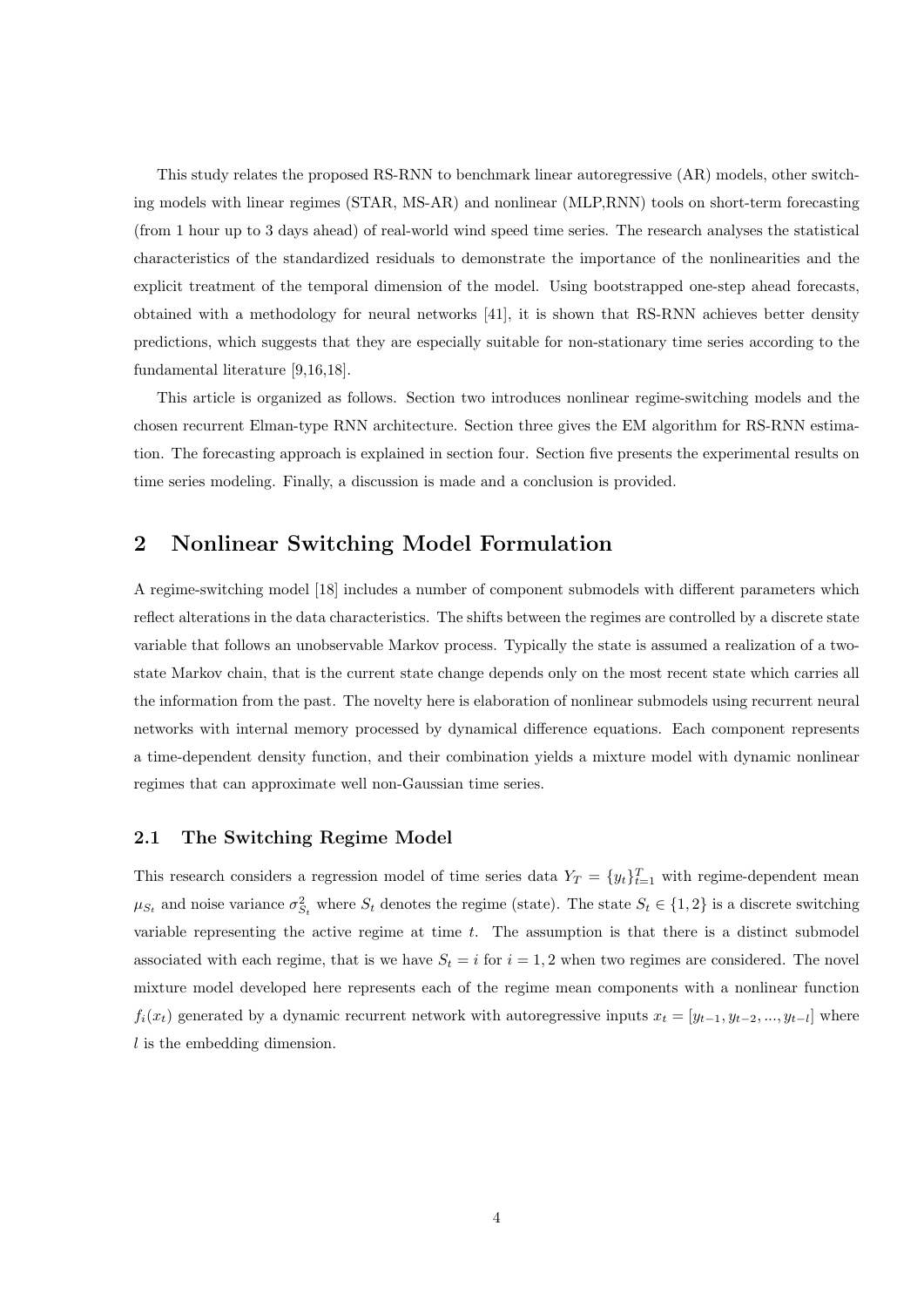The original nonlinear regime-switching model is given by the following equations:

$$
y_t = \mu_{S_t} + \varepsilon_t, \varepsilon_t \sim \mathcal{N}(0, \sigma_{S_t}^2)
$$
  
\n
$$
x_t = [y_{t-1}, y_{t-2}, ..., y_{t-l}]
$$
  
\n
$$
\mu_{S_t} = \sum_{i=1}^2 f_i(x_t) Ind(S_t = i)
$$
  
\n
$$
\sigma_{S_t}^2 = \sum_{i=1}^2 \sigma_i^2(x_t) Ind(S_t = i)
$$
\n(1)

where  $\mu_{S_t}$  is the mixture mean,  $\varepsilon_t$  is a zero-mean noise with mixture variance  $\sigma_{S_t}^2$ ,  $f_i(x_t)$  and  $\sigma_i^2(x_t)$  are the regime specific means and variances. The subscripts  $S_t$  specify dependence on a particular regime, which is pointed to by the indicator function  $Ind(S_t = i)$ , it returns one when  $S_t$  equals *i* and zero otherwise. The notation  $f_{i,t} = f_i(x_t)$  will be used as abbreviation for the mapping  $f_i(x_t)$ .

The mean  $\mu_{S_t}$  and variance  $\sigma_{S_t}^2$  of the model depend on the unobserved state  $S_t$ . The state  $S_t$  is conditioned on the past data with a certain regime probability  $\rho_i = P(S_t = i | Y_{t-1}), 0 < \rho_i < 1$ . The regime probability  $\rho_i$  accounts for the periods of time during which the chain has been in state *i*. The substitution  $Y_{t-1} = \{y_1, y_2, \ldots, y_{t-1}\}$  denotes the past information arrived up to time *t*.

The overall model emits a mixture of distributions each weighted by its corresponding regime probability:

$$
p(y_t|Y_{t-1}) = \sum_{i=1}^{2} \rho_i g(y_t|S_t = i, Y_{t-1})
$$
\n(2)

where  $g(y_t|S_t = i)$  is the density of the *t*-th observation for the *i*-th regime.

The probability density function  $g(\cdot)$  conditional on the regime is chosen to be Gaussian:

$$
g(y_t|S_t, Y_{t-1}) = \frac{1}{\sqrt{2\pi\sigma_{S_t}^2}} \exp\left(-\frac{(y_t - \mu_{S_t})^2}{2\sigma_{S_t}^2}\right)
$$
(3)

where dependencies on the past inputs are omitted for clarity from the notation.

The latent state variable  $S_t$  is assumed to follow a first-order Markov chain specified by transition probabilities. The transition probabilities specify how likely is the shift from one state to another, and thus they navigate the evolution of the regimes. In an 2-state Markov chain the transition probability  $r_{ij}$ ,  $i = 1, 2$ ,  $j = 1, 2$ , that the state  $S_t$  will take value *i* depends only on the most recent past state  $S_{t-1}$ :

$$
r_{ij} = P(S_t = i | S_{t-1} = j, Y_{t-1}) = P(S_t = i | S_{t-1} = j)
$$
\n<sup>(4)</sup>

where the probability  $r_{ij}$  should be restricted  $0 < r_{ij} < 1$  in order to avoid having an absorbing regime, and all these probabilities should satisfy  $\sum_{i=1}^{2} r_{ij} = 1$  [18].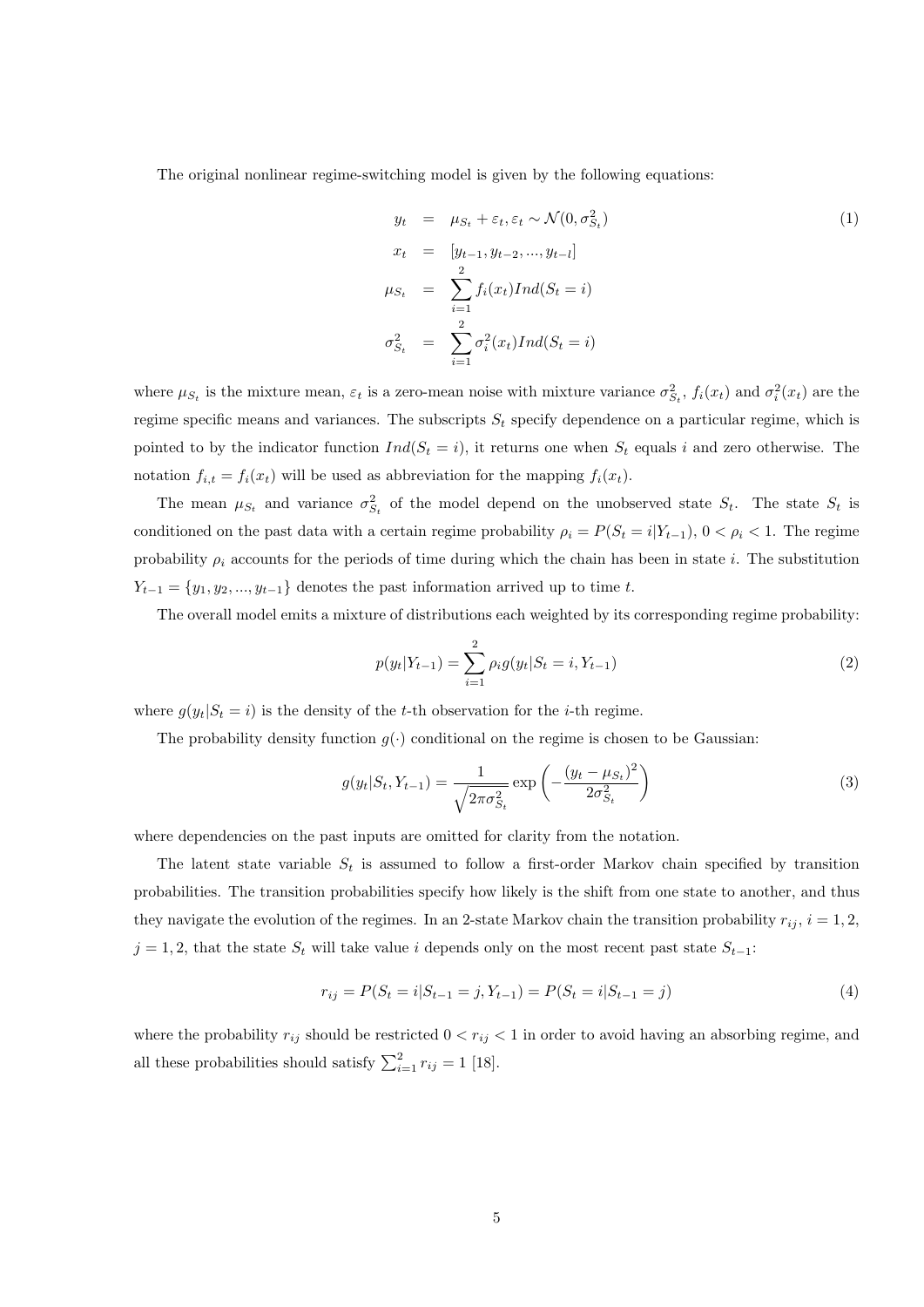

*Figure 1*. A graphical representation of the relationships between the variables in the regime switching RS-RNN model with Elman topology. The grey nodes are discrete variables, and the remaining are continuous.

# **2.2 The Elman Recurrent Network**

The original idea of this research is to represent the mean of each regime by a separate recurrent network. Here Elman-type RNN [11] is considered as superior to feed-forward networks on temporal processing tasks [23]. The Elman recurrent network has feed-back connections from every hidden node output to every hidden node input via a context layer (Figure 1).

The RNN network is given as input a lagged vector of recent values  $x_t = [y_{t-1}, y_{t-2}, ..., y_{t-l}]$ . These inputs are processed at the hidden nodes using the hyperbolic tangent activation function  $\varphi$ . The node activations are memorized and serve as context from past information  $[c_{1,t}, c_{2,t}, \ldots, c_{K,t}]$ , where *K* is the number of hidden nodes. The output  $f_{S_t,t}$  is computed with dynamical equations using not only the given time series data, but also previous information stored in the context layer.

The *k*-th hidden neuron,  $1 \leq k \leq K$ , computes one element of the context according to the equation:

$$
c_{k,t} = \varphi \left( \sum_{l=1}^{L} w_{kl} y_{t-l} + \sum_{m=1}^{K} w_{km} c_{m,t-1} \right)
$$
 (5)

where  $w_{kl}$  are the weights from the *l*-th input to the *k*-th hidden node,  $w_{km}$  are the weights from the *m*-th context node (i.e., the feedback signal  $c_{m,t-1}$  from the previous step  $t-1$ ) to the *k*-th hidden node.

The RNN output is produced using the selected activation function  $\varphi$  as follows:

$$
f_{S_t,t} = \varphi_{f_{S_t}} \left( \sum_{k=1}^K v_k c_{k,t} + v_0 \right) \tag{6}
$$

where  $v_k$  are the weights from the *k*-th hidden node to the output node, and  $v_0$  is a bias term that feeds 1.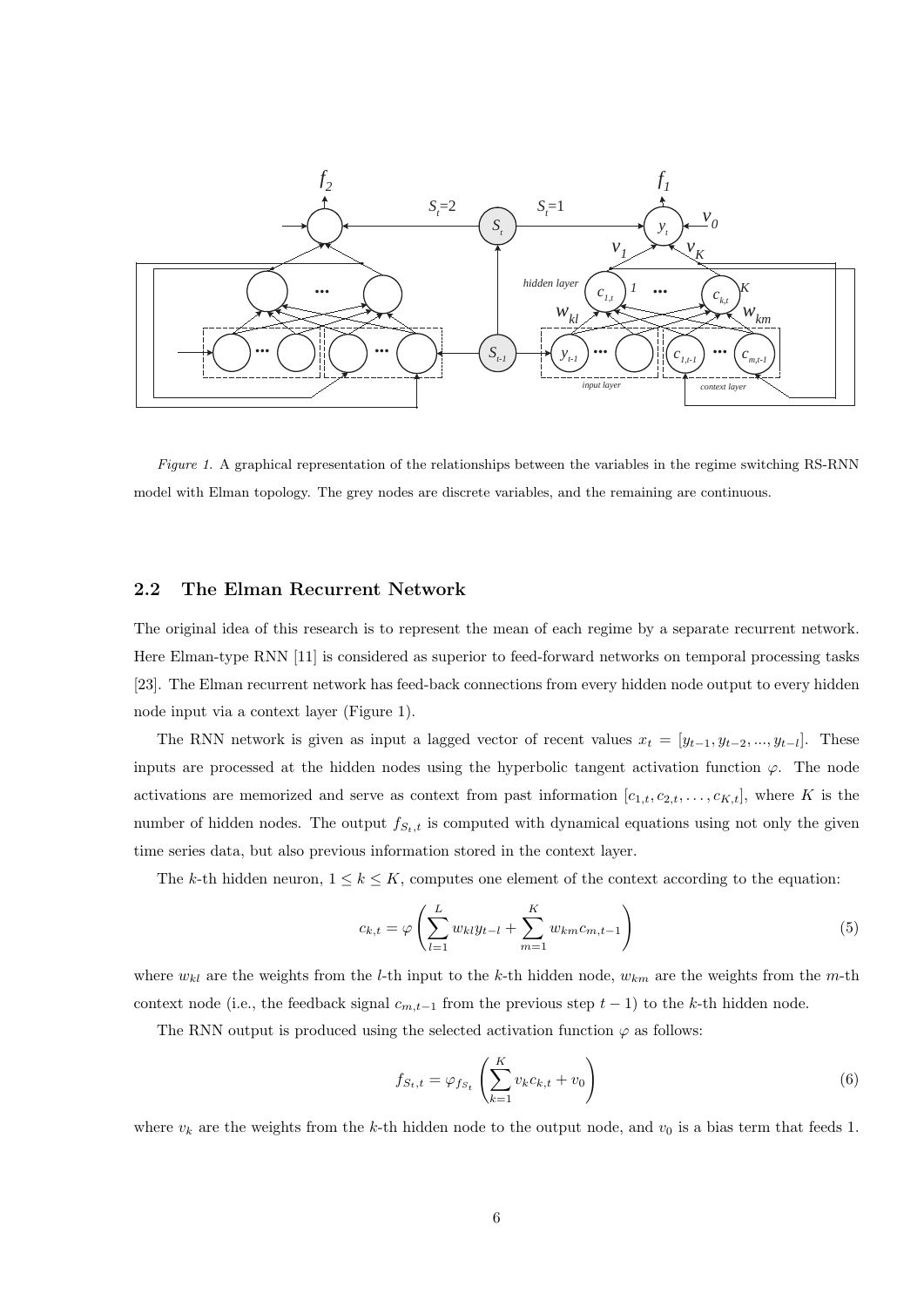# **3 RS-RNN Model Estimation**

The learning problem [18,19,29] is formulated here as follows: given a training series of data  $Y_T = \{y_t\}_{t=1}^T$ , find the RS-RNN model parameters: transition probabilities, regime network weights and variances  $\theta$  =  $\left\{ \left( (r_{i,j})_{j=1}^2, \sigma_i^2, \left[ (w_{i,d})_{d=1}^{L+K}, (v_{i,k})_{k=0}^K \right] \right)_{i=1}^2 \right\}$  which maximize the likelihood that the data have been produced by a generator modeled by the network. Looking for solutions to this problem requires joint search for the regime probabilities of being in a certain regime at a particular time, and for the transition probabilities, weights and variances conditional on the regime characteristics.

The Expectation-Maximization (EM) algorithm [29] is recommended for estimation of mixture models like the RS-RNN as it integrates out efficiently the latent state variable. This algorithm infers the unobserved regimes during the expectation step (treating the parameters as known), and next updates the parameters (transition probabilities, weights and variances) during the maximization step using the inferred regimes. The EM formulation for switching models alternates the two steps seeking iterative maximization of the expectation  $E[\log \mathcal{L}]$  of the total negative log-likelihood defined as follows [18]:

$$
\log \mathcal{L} = -\sum_{t=1}^{T} \left[ \log \sum_{i=1}^{2} \rho_i g(y_t | S_t = i, Y_{t-1}) \right]
$$
(7)

where  $\rho_i = P(S_t = i | Y_{t-1})$  is the regime probability conditioned on the observed data.

## **3.1 Expectation Step**

The E-step [18,29] calculates the expected total log-likelihood  $E[\log \mathcal{L}]$  via weighted averaging of the component densities. During this E-step the model parameters  $\theta = \left\{ \left( (r_{i,j})_{j=1}^2, \sigma_i^2, \left[ (w_{i,d})_{d=1}^{L+K}, (v_{i,k})_{k=0}^K \right] \right)_{i=1}^2 \right\}$  are kept fixed, while the regime probabilities are computed using a filtering algorithm [18]. The Hamilton filtering algorithm [18] involves three steps: generating the probabilities of being at each state, combining these probabilities with the information available up to this moment, and updating the probabilities to account for the most recently arrived data.

First, the particular regime probabilities  $\rho_i$ ,  $i = 1, 2$ , are predicted using the chain rule for conditional probabilities as follows:

$$
\rho_i = P(S_t = i | Y_{t-1}) = \sum_{i=1}^2 P(S_t = i | S_{t-1} = j) P(S_{t-1} = j | Y_{t-1}) = \sum_{i=1}^2 r_{ij} P(S_{t-1} = j | Y_{t-1})
$$
(8)

where the entries of the transition matrix  $r_{ij}$ ,  $i = 1, 2$ ,  $j = 1, 2$ , are set to the following predefined values  $P(S_t = 1|S_{t-1} = 1) = r_{11}$  and  $P(S_t = 2|S_{t-1} = 2) = r_{22}$ . Initially we have  $P(S_1^1) = (1 - r_{11})/(2 - r_{11} - r_{22})$ and  $P(S_1^2) = (1 - r_{22})/(2 - r_{11} - r_{22}).$ 

Second, the joint density of the observation  $y_t$  and the state  $S_t$  is obtained as follows:

$$
g(y_t, S_t = i|Y_{t-1}) = g(y_t|S_t = i, Y_{t-1})P(S_t = i|Y_{t-1})
$$
\n(9)

which uses the chosen conditional density  $g(y_t|S_t = i, Y_{t-1})$  given that at time *t* the *i*-th regime occurs.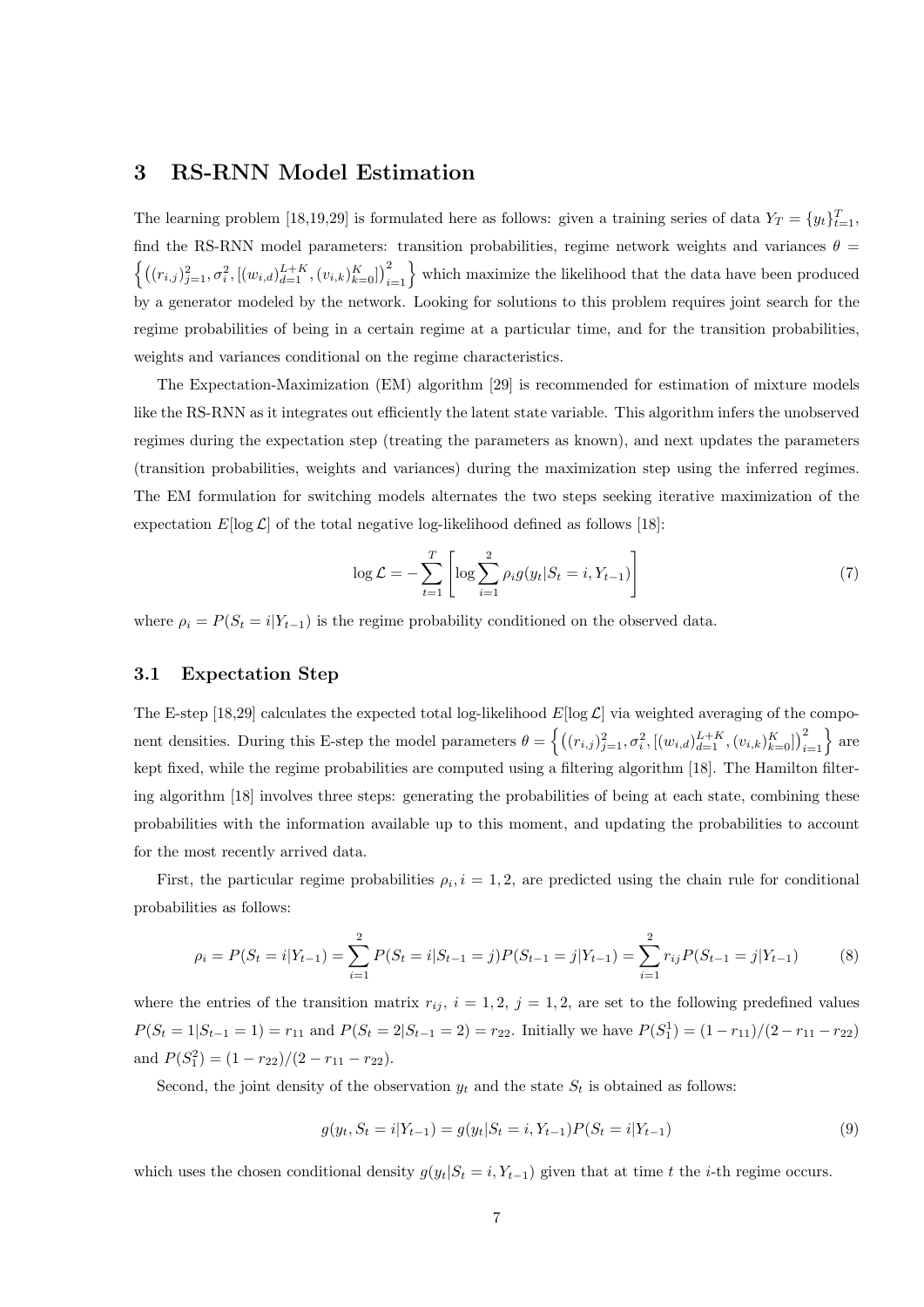Third, the probability of each regime is reevaluated (filtered) to account for the current observation:

$$
P(S_t = i | Y_t) = \frac{g(y_t, S_t = i | Y_{t-1})}{\sum_{i=1}^{2} g(y_t, S_t = i | Y_{t-1})}
$$
(10)

where  $g(y_t|Y_{t-1}) = \sum_{i=1}^{2} g(y_t, S_t = i|Y_{t-1})$  is the density of the data.

## **3.2 Maximization Step**

The M-step [18,29] computes the parameters that maximize the expected total log-likelihood  $E[\log \mathcal{L}]$  using the inferred regime probabilities. The task to optimize the total log-likelihood suggests to take into account all observations available for learning, before doing parameter estimation. This requires to perform a backward pass over the data in order to improve the regime probabilities using subsequently arrived information, which has not been available during the forward filtering pass.

## **3.2.1 Backward Smoothing**

The smoothed regime probabilities should be conditioned on the full data sample. Efficient smoothing recursions can be obtained according to the Kim's algorithm [22]. It is based on the simplifying assumption that  $P(S_t = i | S_{t+1} = j, Y_T) \approx P(S_t = i | S_{t+1} = j, Y_t)$  although using the filtered state transitions may lead to loss of information. Having this approximation allows us to compute efficiently improved smoothed regime probabilities while moving backward over the series with the following equation:

$$
P(S_t = i|Y_T) = \sum_{i=1}^{2} \frac{P(S_{t+1} = j|Y_T)P(S_t = i|Y_t)P(S_{t+1} = j|S_t = i)}{P(S_{t+1} = j|Y_t)}
$$
(11)

which runs backwards in time  $t = T - 1, ..., 1$ . Note that here the conditioning on the data in  $P(S_{t+1} = j|Y_t)$ is denoted using  $Y_t = \{y_1, y_2, ..., y_t\}.$ 

#### **3.2.2 Parameter Estimation**

**Transition Matrix**. The state transition matrix contains the probabilities  $P(S_{t+1} = j | S_t = i)$  that govern the movement from one regime to another. The entries of this matrix  $r_{ij} = P(S_{t+1} = j | S_t = i)$  are obtained with a technique using Lagrange multipliers [18]:

$$
r_{ij} = \frac{\sum_{t=2}^{T-1} P(S_{t+1} = j, S_t = i | Y_T)}{\sum_{t=3}^{T} P(S_t = j | Y_T)}
$$
(12)

where  $i = 1, 2$  and  $j = 1, 2$  are indices running over the states.

**Regime Means**. The RNN weights are found by optimization using the derivatives of the expected total log-likelihood. The key idea is to consider separately the log-likelihoods of each regime, that is to maximise log  $\mathcal{L}_i$  conditioned on  $S_t = i \left( \log \mathcal{L}_i = -\sum_{t=1}^T \log \mathcal{L}_{i,t} \right)$ . Here we compute the likelihood derivatives in the Elman RNN model following the real-time learning (RTRL) algorithm [46] which takes advantage of the full error flow through time. The RTRL calculates temporal likelihood derivatives by evaluating recursively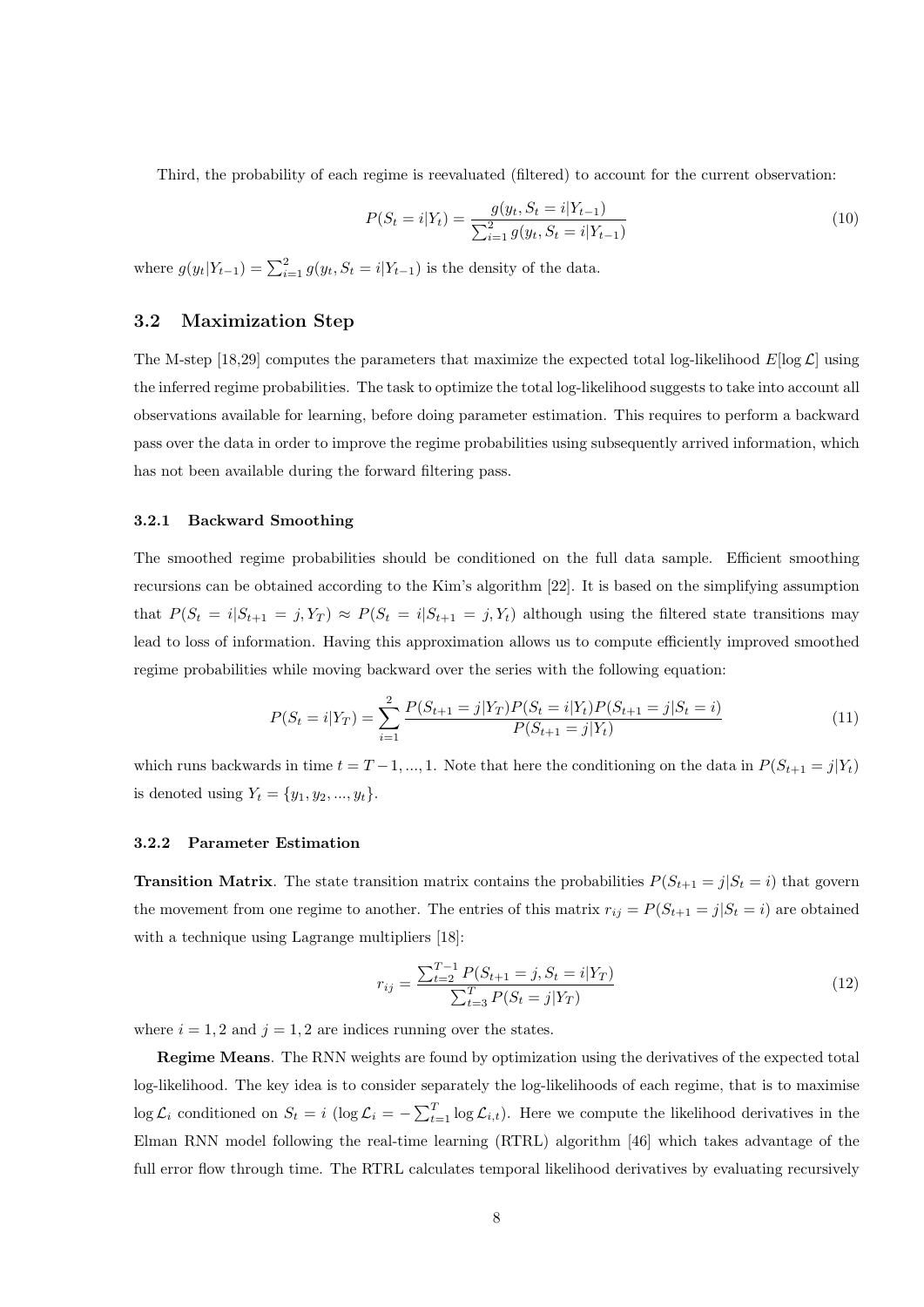and storing partial derivatives during a forward pass through the network. This is an online algorithm that computes the approximate error gradient at every time step.

The differentiation of the instantaneous log-likelihood log  $\mathcal{L}_{i,t} = \log g(y_t, S_t = i|Y_T)$  of an observation in state  $S_t = i$  with respect to the hidden-to-output weights  $v_k$ ,  $0 \leq k \leq K$ , of the concrete regime-specific RNN network  $f_{i,t}$  is carried out using the chain rule as follows (see Appendix):

$$
\frac{\partial \log \mathcal{L}_{i,t}}{\partial v_k} = \frac{\partial \log \mathcal{L}_{i,t}}{\partial f_{i,t}} \frac{\partial f_{i,t}}{\partial v_k} = \frac{(y_t - \mu_i) P(S_t = i | Y_T)}{\sigma_i^2} \varphi_{f_i}^{\prime} c_{k,t}
$$
(13)

where  $\varphi'_{f_i}$  is the derivative of the hyperbolic tangent function at the output node  $\varphi'_{f_i} = (1 - f_{i,t}^2)$ .

The RNN output derivatives with respect to the input-to-hidden node weights  $w_{nd}$ ,  $1 \le n \le K$ ,  $1 \le d \le$  $L + K$ , are formulated using a specific variable  $z_d$ ,  $1 \leq d \leq L + K$ , which is necessary to distinguish between weights on connections feeding inputs  $z_d = y_{t-l}$ ,  $1 \leq d \leq L$ , and weights on recurrent connections feeding context signals  $z_d = c_{d-L,t-1}, L+1 \leq d \leq L+K$ . These temporal output derivatives are obtained in the following way (see Appendix):

$$
\frac{\partial f_{i,t}}{\partial w_{nd}} = \varphi'_{f_i} \left( \sum_{k=1}^{K} \left[ v_k \frac{\partial c_{k,t}}{\partial w_{nd}} \right] \right) \tag{14}
$$

$$
\frac{\partial c_{k,t}}{\partial w_{nd}} = \varphi' \left( \sum_{m=1}^{K} \left[ w_{km} \frac{\partial c_{m,t-1}}{\partial w_{nd}} \right] + \delta_{kn} z_d \right)
$$
(15)

where  $\delta_{kn}$  is the Kroneker delta function:  $\delta_{kn} = 1$  if  $k = n$  and 0 otherwise, and  $\varphi'$  is the derivative of the hyperbolic tangent at the particular hidden node. The initial derivatives are taken to be zero.

**Regime Variances**. The equations for the regime-specific variances are found analogously by differentiating the expected total log-likelihood of each regime (log  $\mathcal{L}_i = -\sum_{t=1}^T \log \mathcal{L}_{i,t}$ ). After taking the derivative with respect to the variance  $\sigma_i^2$  of regime *i*, setting it to zero, and solving, we arrive at the following equation:

$$
\sigma_i^2 = \frac{\sum_{t=2}^T (y_t - \mu_i)^2 P(S_t = i | Y_T)}{\sum_{t=2}^T P(S_t = i | Y_T)}
$$
(16)

which accounts for the errors scaled by the smoothed regime probabilities.

# **4 Forecasting with RS-RNN**

The challenge after learning the parameters of the RS-RNN model is to compute the predictive distribution of the future, unseen data [18]. The predictive distribution can be obtained by weighted averaging of the forecasted component densities:

$$
p(y_{t+1}|Y_t) = \sum_{i=1}^{2} P(S_{t+1} = i|Y_t) p(y_{t+1}|S_{t+1} = i, Y_t)
$$
\n(17)

which can be made after calculating the regime probabilities as follows:

$$
P(S_{t+1} = i|Y_t) = \sum_{i=1}^{2} P(S_{t+1} = i|S_t = j)P(S_t = j|Y_t)
$$
\n(18)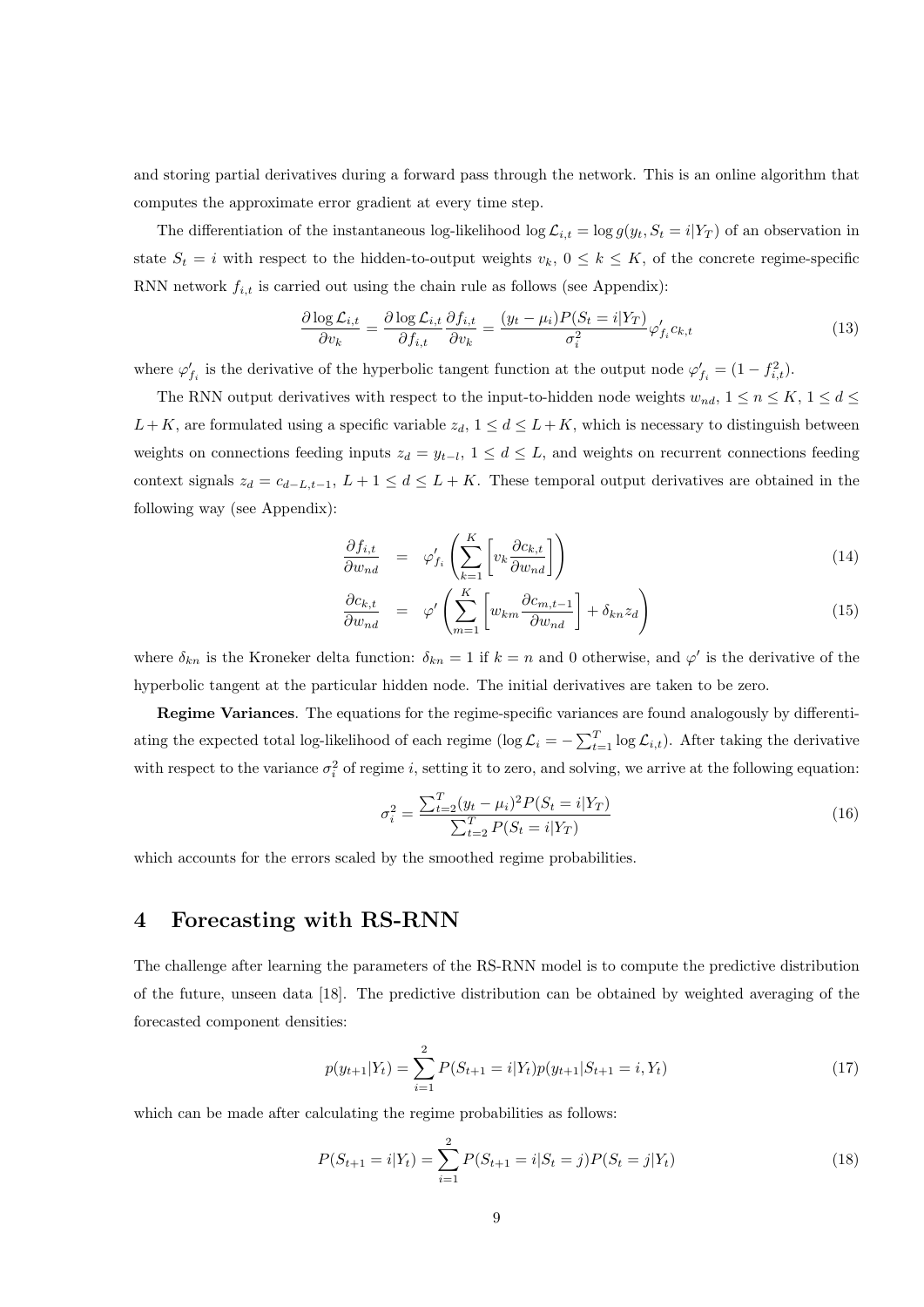One-step ahead predictions of the overall mean can be generated using the regime-specific means computed at the outputs of the recurrent neural networks  $E[y_{t+1}|S_{t+1} = i, Y_t] = f_{i,t+1}$ ,  $i = 1, 2$ , by:

$$
E[y_{t+1}|Y_t] = \sum_{i=1}^{2} P(S_{t+1} = i|Y_t) f_{i,t+1}
$$
\n(19)

which is actually a superposition of the network means.

# **5 Empirical Investigations**

Empirical investigations with an implementation of the proposed regime-switching recurrent neural network RS-RNN model were carried out to examine: 1) if it can fit well time series data and discover successfully hidden, unobserved regimes; 2) how does its performance compare with related linear and non-linear models for real-world wind time series processing, and 3) whether the obtained predictive distribution has sufficiently good characteristics to motivate its practical usefulness.

# **5.1 Processing Simulated Series**

The ability of the proposed approach to learn effectively was first tested over series generated by a two-regime switching non-linear model with known parameters. Each regime submodel was represented by a recurrent Perceptron network. The Perceptrons were given as inputs a constant, an autoregressive variable (the most recent value from the series data with  $lag=1$ ), and a simulated error term  $e_t$  which is a random variable  $e_t \sim \mathcal{N}(0, \sigma_{S_t}^2)$ . When training this error term is actually computed via the recurrent feedback connection feeding the past network output. Overall we made an autoregressive Markov regime-switching recurrent Perceptron model *RS*(2)-*RP*(1) defined as follows:

$$
y_t = \mu_{S_t} + \varepsilon_t, \varepsilon_t \sim \mathcal{N}(0, \sigma_{S_t}^2)
$$
\n
$$
x_t = [1, e_{t-1}, y_{t-1}], e_t \sim \mathcal{N}(0, \sigma_{S_t}^2)
$$
\n
$$
\mu_{S_t} = f_2(x_t)S_t + f_3(x_t)(1 - S_t), S_t = \{1, 2\}
$$
\n
$$
\sigma_{S_t}^2 = \sigma_1^2(x_t)S_t + \sigma_2^2(x_t)(1 - S_t)
$$
\n
$$
f_1(x_t) = \varphi(w_1 x_t), w_1 = [w_{11}, w_{12}, w_{13}]
$$
\n
$$
f_2(x_t) = \varphi(w_2 x_t), w_2 = [w_{21}, w_{22}, w_{23}]
$$
\n(22)

where the noise variances were  $\sigma_1^2 = 0.1$  and  $\sigma_2^2 = 0.2$ , and the regime weight vectors were  $w_1 = [0.2, 0.1, 0.8]$ , and  $w_2 = [-0.2, 0.05, 0.6]$ . With these parameters the first regime features higher autoregressive term, lower recurrent term and lower noise error variance. Note that since there are only two states we have labeled them for clarity with 0 and 1, that is  $S_t = i(i = 1, 2)$ . The transition probabilities were  $r_{11} = 0.9$  and  $r_{22} = 0.8$ .

Using this switching model there were generated two groups of series with length respectively: *T* = 500, and  $T = 1000$ . From each length we made 1000 replicas using sampling. Training was carried out starting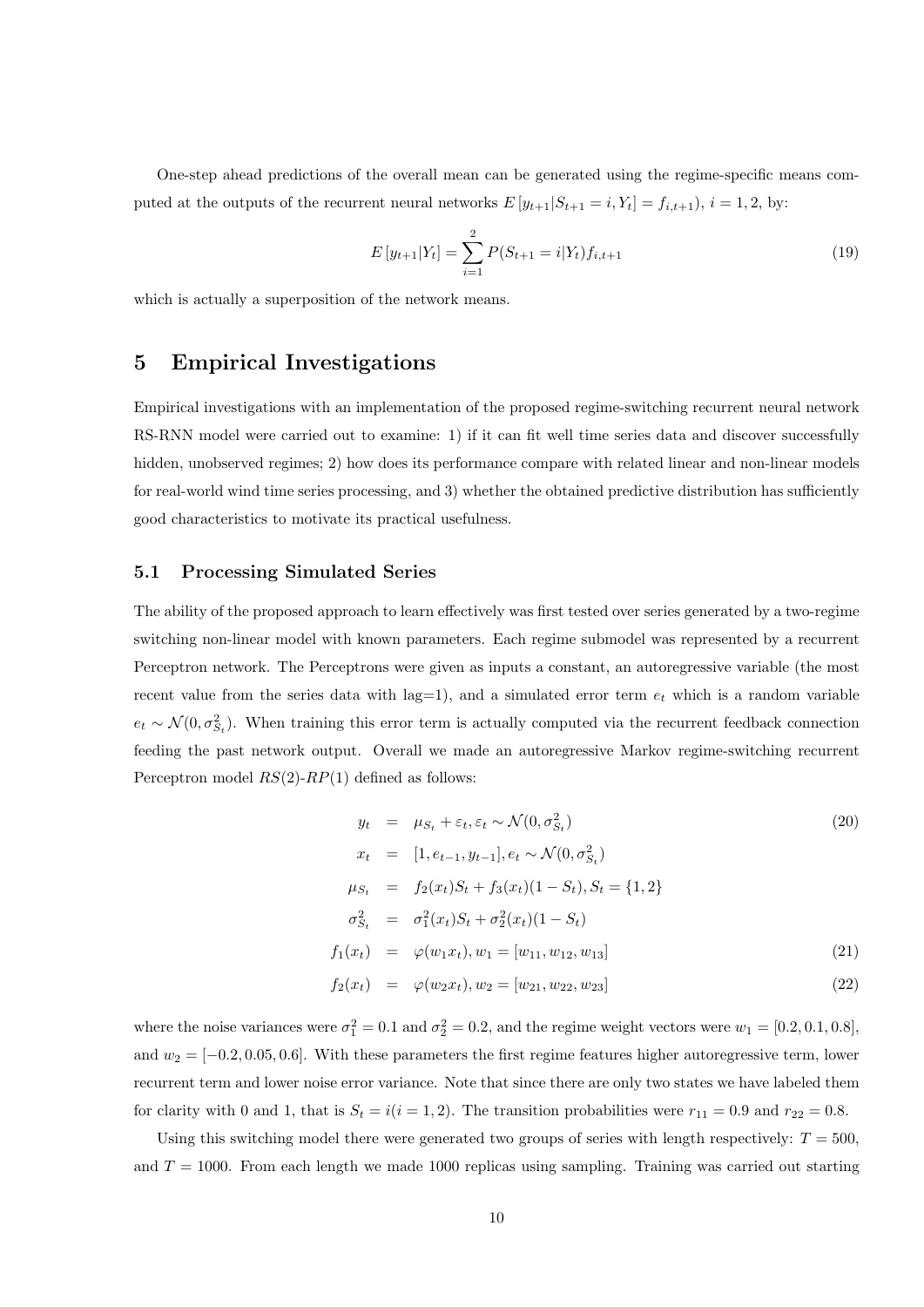with sensible initial weight values for the recurrent Perceptron selected as follows:  $w_{11} = 0.05$ ,  $w_{12} = 0.05$ ,  $w_{13} = 0.2$ , and  $w_{21} = -0.05$ ,  $w_{22} = 0.05$ ,  $w_{23} = 0.1$ . The sensible weights were computer after conducting a large number of preliminary random restarts by generating random weights from the interval [0*,* 1].

The *RS*(2)-*RP*(1) is a nonlinear model that was trained with the Extended Kalman Filter (EKF) [18,19] implemented using the online RTRL derivatives obtained here especially for switching regime recurrent networks (Eq.  $(13),(14),(15)$ ). The EKF helps us to achieve stable and fast convergence of the neural network training process. The filter was initialized with state variance 1*.*0*e*-3 and output noise variance 1*.*0. The diagonal values of the covariance matrix were set to 1*.*0*e*1.

Table 1 gives the estimated average parameters and their Root Mean Squared Errors (RMSE) in parentheses. The values in Table 1 show that the learning algorithm finds adequate parameters, although the precision varies with the sample sizes. These results indicate that the proposed approach has good learning capacity to converge to the true parameters. Another confirmation of its potential is offered by Figures 2 and 3. Figure 2 offers a plot of the fitting one particular sample time series which shows that the curve produced by the concrete learned switching recurrent Perceptron *RS*(2)-*RP*(1) model is really close to the generated true series. Figure 3 shows that the evolution of the two regimes follows closely the changes in the given true regime.

#### **5.2 Processing Wind Time Series**

A time series of wind speed measurements in *ms−*<sup>1</sup> , part of the ERA-40 atmospheric data archive, was taken for experiments. The measurements have been recorded at a wind station located in Iceland. These data are freely available from the European Centre for Medium-Range Weather Forecasts (ECMWF), at: http://apps.ecmwf.int/datasets/data/era40-daily/levtype=sfc. The series contains data taken at every 6 hours in years 2000 and 2001, there were no missing data and attempts to remove outliers were not made. The whole series consists of 2928 points, which were divided into 1464 for training and 1464 for testing (this splitting was made to facilitate comparisons with similar research [1]). The midday values recorded daily at 12:00 were used as targets, and previous values were taken to form input vectors<sup>1</sup>. The data were scaled to the interval [0*,* 1] to enable neural network learning.

There were conducted experiments initially with autoregressive (AR) models to identify the proper lagged input dimension, following recent developments on similar wind series [1]. Model selection was performed using the Bayes Information Criterion (BIC):  $BIC = -2 \log \mathcal{L} + \Theta \log T$ , where  $\Theta$  is the number of model parameters  $\theta$ . Starting with  $L = 1$ , and increasing the inputs up to  $L = 10$ , we found that optimal fit is achieved using the three most recent lagged values in the series  $L = 3$ . That is why, in all of the following empirical investigations we considered input vectors  $x_t = [1, y_{t-1}, y_{t-2}, y_{t-3}].$ 

<sup>1</sup>This research considers univariate wind speed time series, and does not use additional atmospheric data which are problematic to handle and require additional expertise for achieving more accurate results [16].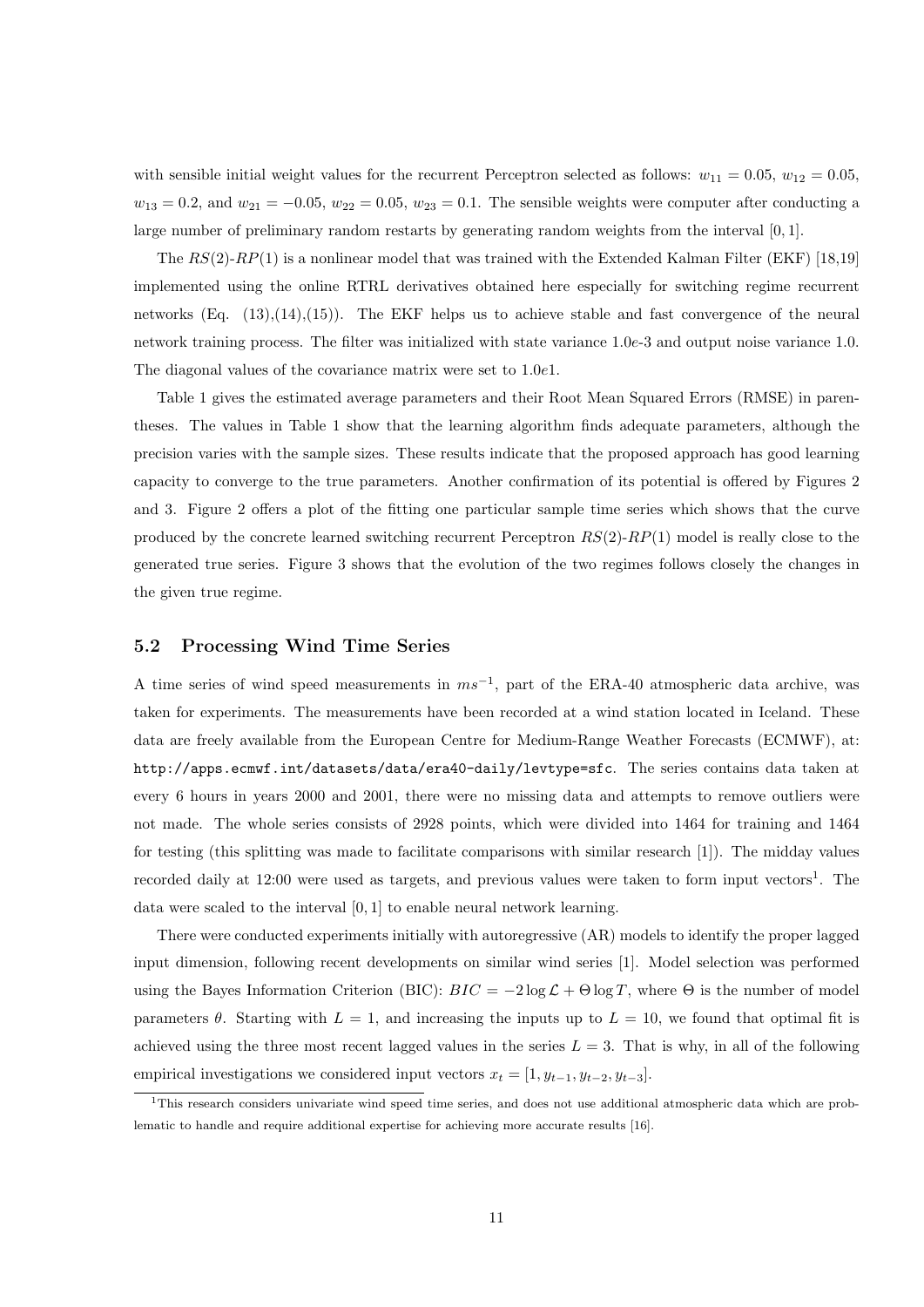#### **5.2.1 Studied Models and Algorithms**

**Reference Models**. First we made a linear autoregressive model of order three *AR*(3). Second, we implemented a Markov Switching linear Autoregressive Model (MS-AR) and a Smooth Transition Autoregressive (STAR) model in order to make our results comparable to recent research [1,34,35]. The STAR was taken as a mixture model that showed better accuracy than the alternative SETAR [35]. A version *ST AR*(2*,* 3) was made with 2 regimes each having a linear autoregressive model of order 3. The logistic function was used to control the transitions between the regimes with slope parameter  $\gamma = 1.0$ , and midpoint parameter  $c = 0.25$ . The switching  $RS(2)$ - $AR(3)$  was elaborated assuming that the real cyclonic conditions lead to two different types of wind: one with high wind speed, and another with low wind speed.

Next, we designed a non-linear feedforward Multilayer Perceptron *MLP*(3) neural network using 3 lagged inputs (as well as bias terms) and 5 hidden nodes, selected after conducting preliminary model selection with the *BIC* criterion. Since the MLP is a static model, we also made a dynamic recurrent network *RNN*(3) [11] that reacts not only to the inputs but also to its temporal context. Finally, an *RS*(2)-*RNN*(3) model with two regimes for high and low wind speed was built as proposed in this paper. The *RNN*(3) and *RS*(2)-*RNN*(3) networks were constructed with 5 hidden nodes.

**Estimation Algorithms**. The linear submodels and the non-linear neural networks were treated using Kalman (KF) and Extended Kalman Filters (EKF) [18]. Each run of the filter included 10 presentations of the entire time series. The initial weight values were randomly generated from the interval (*−*0*.*5*,* 0*.*5). All filters were initialized with the same plausible values: state variance 1*.*0*e*-3 and output noise variance 1*.*0. The diagonal values of the covariance matrix were set to 1*.*0*e*1 [19].

The derivatives for EKF training of the *MLP*(3) model were obtained using the backpropagation algorithm [36]. The derivatives for EKF training of the *RNN*(3) and *RS*(2)-*RNN*(3) were calculated using the RTRL algorithm [46]. More precisely, the *RS*(2)-*RNN*(3) model was implemented using the novel online RTRL derivatives obtained here especially for switching regime recurrent networks (Eq. (13),(14),(15)).

#### **5.2.2 Experimental Technology and Measures**

The training (in-sample) and testing (out-of-sample) performance of the studied models was examined using rolling regression. The wind series was split into training and testing subseries. The training series was used to infer the model parameters. The out-of-sample accuracy was examined by computing one-stepahead forecasts, and rolling sequentially by one-step foreword over the testing subseries. After predicting the future points the model was retrained, and this algorithm repeated till the end of the testing series. Note that due to the rolling procedure the parameters continuously stabilize because of the repeated retraining over the future series data, and it is reasonable to obtained lower testing errors.

First, we calculated recommended measures for in-sample and out-of-sample evaluation of wind models [28], namely the Mean Squared Error (*MSE*), the Mean Absolute Error (*MAE*), the Normalized Mean Squared Error (*NMSE*), the Standard Deviation of Errors (*SDE*), and the coefficient of determination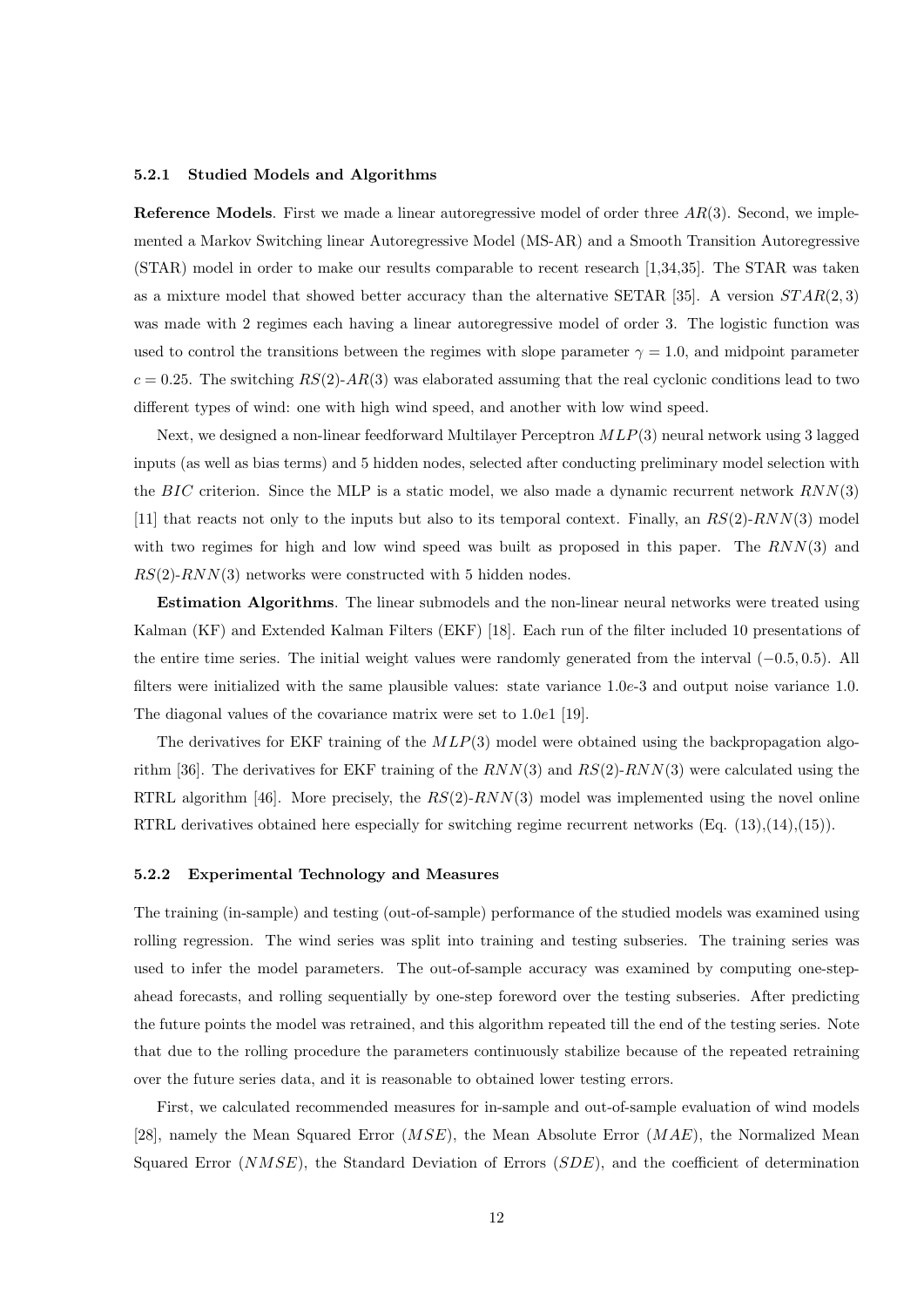( $R^2$ ). Second, we carried out statistical diagnostics using standardized residuals  $\hat{\epsilon}_t = (y_t - \hat{\mu}_{S_t})/\hat{\sigma}_{S_t}$  in order to assess their deviation from normality. We computed the coefficients of skewness and kurtosis, the Durbin-Watson (*D*-*W*) and the Box-Pierce (Portmanteau) (*B*-*P*) autocorrelation statistics. The results provided in Tables 2, 3 and 4 below offer diagnostic results computed over the wind time series normalized to the interval [0*,* 1].

#### **5.2.3 Experimental Results**

Tables 2 and 3 provide results from fitting the training and predicting the testing wind speed subseries (the reported values in these tables are calculated over the normalized data illustrated in Figure 5). One can see that the regime-switching *RS*(2)-*AR*(3) network model has lowest *MSE*, *MAE*, *NMSE* and *SDE* errors on both the training and the testing subseries. Overall, we found that *RS*(2)-*RNN*(3 achieves improvements in accuracy as follows: it is 16% better than *AR*(3), 4*.*5% better than *ST AR*(2*,* 3), 13% better than *MS*(2)- *AR*(3), 7% better than  $MLP(3)$  and 4% better than  $RNN(3)$ . The values of the  $R<sup>2</sup>$  coefficient from the *RS*(2)-*RNN*(3) model are closer to 1 which means that it explains better than the other competing models the variance in the data.

The results from the neural networks given in Tables 2 and 3 indicate that the recurrent networks achieve lower errors compared to feedforward networks. The reason for this is that the recurrent networks have richer potential for learning from dynamic data. This is the explicit handling of the temporal dimension that allows us accurately to model the dynamic evolution of the fluctuations in time series, which confirms the theoretical suggestions [11,19] and the practical findings from relevant research [3,7,33,44].

Table 4 reports the results from statistical diagnostics with the standardized residuals from the models. It shows that all studied approaches lead to models with close skewness and kurtosis. All models have similar values of the Durbin-Watson statistics close to 2*.*0, which means that there is no significant autocorrelation in their residuals, and this finding is confirmed by the Box-Pierce tests. The nonlinear *RS*(2)-*RNN*(3) mixture model demonstrates highest likelihood. Overall, however, the nonlinear neural network models including the proposed  $RS(2)$ - $RNN(3)$  are comparable but not better than the linear  $AR(3)$ ,  $STAR(2,3)$ and *MS*(2)-*AR*(3) models with respect to these statistical characteristics.

Figure 4 offers a plot of the wind series and its approximation by the studied models. It shows that *RS*(2)- *RNN*(3) fits better the given series than the competing linear autoregressive (*AR*(3), switching *ST AR*(2*,* 3) and *MS*(2)-*AR*(3)) models, as well as the nonlinear *MLP*(3) and *RNN*(3) neural models. One can see that the *RS*(2)-*RNN*(3) curve approximates more precisely the directional changes in the series.

Figure 5.a illustrates the curves of all observations, the mixture *RS*(2)-*RNN*(3) network output computed by  $\hat{\mu}_t = \sum_{i=1}^R P(S_{t+1} = i | Y_t) f_{i,t+1}$ , and the piecewise line of the maximally probable regime at each time step. The curves in Figure 5.a demonstrate that the output values from the mixture network wrap closely the observations. The computed maximally probable regimes indicate changes in the wind speed that can be explained as follows: from high wind speed in January and February to low wind speed in March, next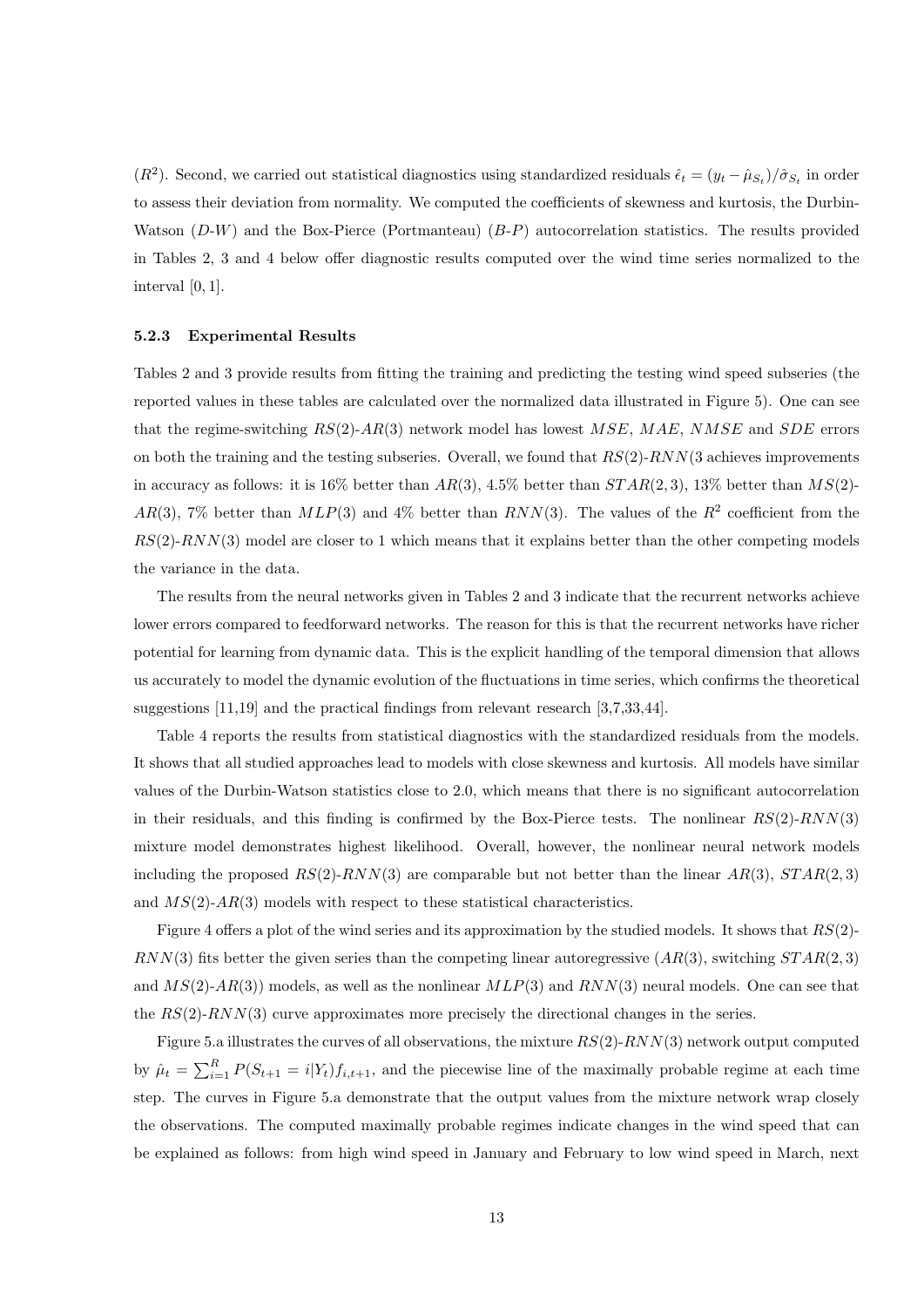again to high wind speed in April, next to low wind speed in May and June, as well as in July and August, and finally high wind speed till the end of the year.

Figure 5.b presents a plot of the probability distribution of the two regimes outputs, which are generated by the corresponding recurrent networks, estimated using the transition matrix. It can be seen that actually the means of the outputs from the regime networks are very close. Figure 5.c gives a quantile-quantile (Q-Q) plot of the standardized residuals, which indicates that there is no significant deviation from normality in them. Figure 5.d presents a correlogram of the standardized residuals. The correlogram of the residuals shows that the autocorrelation in the residuals up to 30 lags is small and close to zero.

## **5.3 Evaluating the Predictive Distribution**

When analyzing mixture models, like *RS*(2)-*AR*(3) and *RS*(2)-*RNN*(3), one has to judge their usefulness through evaluation of the density forecasts, since they give more precise quantification of the model adequacy compared to point forecasts especially when learning from noisy time series. We use the probability integral transform (PIT) [9,37] which is a general measure for estimating forecasts that can be computed with the empirical cdf of the variable of interest (here  $y_{t+1}$ ) without relying on distributional assumptions. The idea is to produce a sequence of density forecasts  $\left\{\hat{P}(y_t|x_t)_{t=1}^T\right\}$  and relate it to the true but unknown sequence  $\left\{\hat{P}(y_t|x_t)_{t=1}^T\right\}$ . When the generated density forecasts coincide with the true density the values of the PIT are i.i.d uniform, that is:

$$
\{Z_t\}_{t=T+1}^{T+h} = \left\{ \int_{-\infty}^{y_t} \hat{P}(u|C_t) du \right\}_{t=T+1}^{T+h} \sim_{i.i.d.} U(0,1)
$$
\n(23)

where *h* is the forecast horizon,  $x_t \subseteq C_t$ , and  $y_t$  are one-step ahead forecasts (actual realizations). That is, the PIT is actually the value of the cdf at the forecast.

#### **5.3.1 Bootstrap Sampling**

The effectiveness of the *RS*(2)-*RNN*(3) network model on forecasting was investigated using bootstrap sampling. We followed a bootstrapping methodology especially for nonlinear neural network models [41]. After fitting the network model to the given training subseries we obtained parameter estimates  $\hat{\theta}$  and used them to compute residuals  $\hat{\varepsilon}_t = y_t - \hat{\mu}_{S_t}(\hat{\theta})$ . Next, samples  $\hat{\varepsilon}_t^*$  from these residuals  $\hat{\varepsilon}_t$  were drawn, in order to produce replicates of the observations  $\{y_1^*, y_2^*, ..., y_T^*\}$  with the equation:  $y_t^* = \hat{\mu}_{S_t} + \hat{\varepsilon}_t^*, 1 \le t \le T$ . After that, the network model was re-estimated over the replicated series leading to a new set of adapted parameters  $\hat{\theta}^*$ . Thus, we generated 1000 bootstrap copies of the  $RS(2)$ - $RNN(3)$  model with different parameters. Onestep ahead forecasts were produced from each of these 1000 models in order to study the model predictive performance. Since we operate on time series, this bootstrap methodology was implemented using block resampling with blocks of preselected size 10. Figure 6 demonstrates the 95% prediction intervals computed using bootstrapped one-step ahead forecasts from the *RS*(2)-*RNN*(3) model.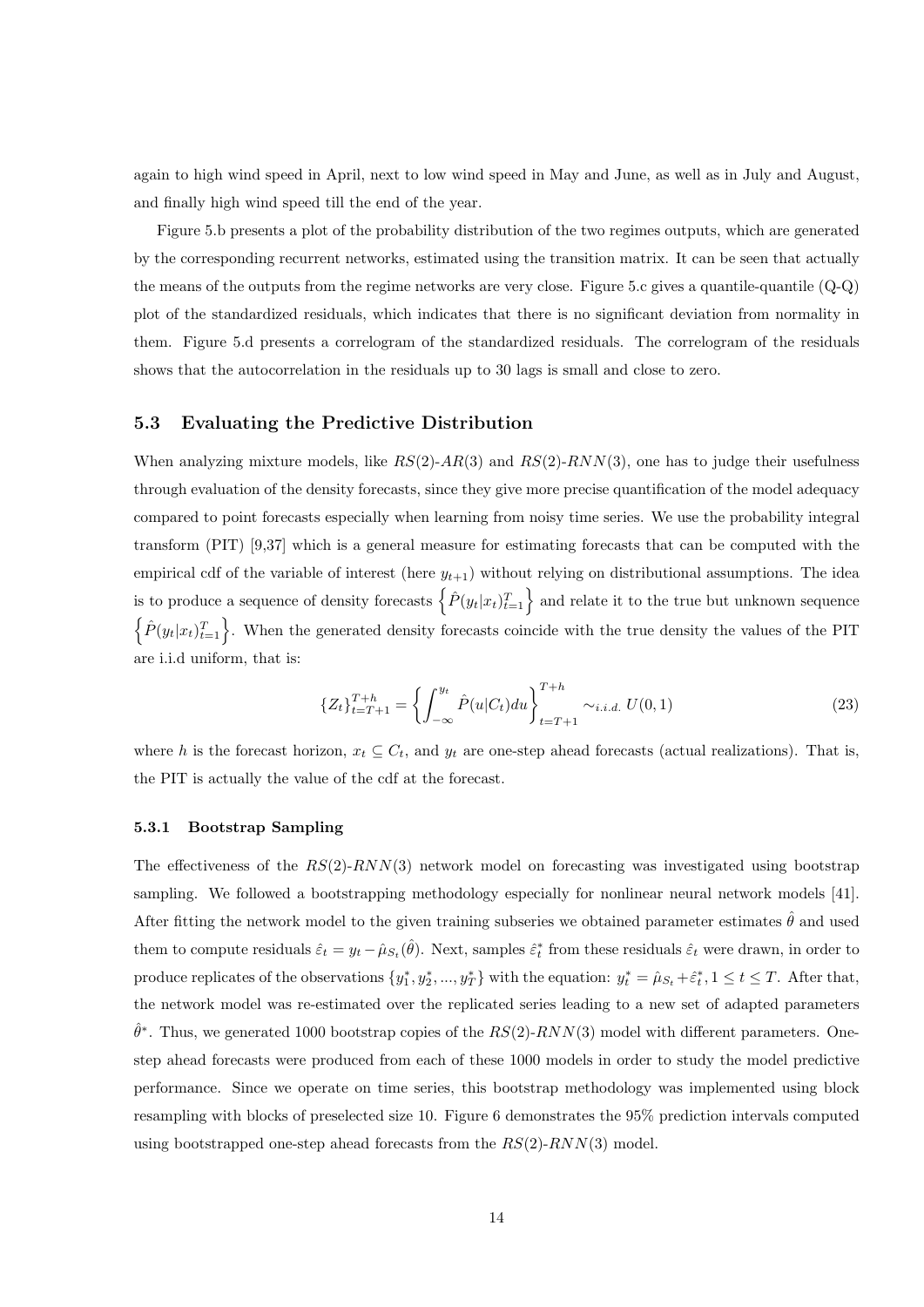#### **5.3.2 Model-checking Analysis**

The interpretation of the bootstrapped one-step ahead forecasts is made using a histogram of the computed PIT values, followed by calculating some additional statistics for uniformity and independence. The PIT measures whether the forecasted cdfs at every future time step are uniformly distributed. In other words, it tells us that if the forecasted cdfs are a random sample  $U(0,1)$  and i.i.d. then the model is correct.

Figure 7 gives a histogram of the calculated PIT values over the testing wind speed time series recorded in year 2001. This histogram shows that the density forecasts from both studied models are good, because they are approximately uniformly distributed between 0 and 1, since there are no significant deviations in the different regions. One can observe that the deviations in the different regions in the histogram in figure 7.c are smaller than these in figure 7.a which indicates that the nonlinear *RS*(2)-*RNN*(3) model is better in predicting the density than the linear *RS*(2)-*AR*(3) model.

The correlograms of the (*Z − mean*(*Z*)) series of PIT values from the investigated models plotted in figures 7.b and 7.d provide a support for their independence. One can see that there are no significant autocorrelations in the  $(Z - mean(Z))$  series from the  $RS(2)$ - $RNN(3)$  model, which suggests that these PIT values are independent identically distributed. It should be noted that there are some short-term autocorrelations in the PIT values from the *RS*(2)-*AR*(3) model.

# **6 Discussion**

The presented work confirmed findings from similar studies that recurrent RNN models can generate highly accurate predictions on wind time series [7]. Although the proposed enhancement with switching regimes used an RNN architecture with hidden-to-hidden node feedback connections (Elman recurrencies), it can be taken to improve Zipser networks with output-to-hidden recurrencies, because they have the same representation potential [46]. The developed switching formalism (Sections 2 and 3) can be made also to use feedforward MLP networks  $[10,25]$ . In both cases one simply has to replace the node activations  $(Eq.5)$ , the equations for the regime means  $(Eq.(13))$  and the derivatives  $(Eq.(24),(25),(26))$  with the ones from the corresponding (feedback or feedforward) backpropagation training algorithm [36,46]. Our idea to use nonlinearities through connectionist modeling allows also to modify and upgrade linear regime-switching models [1,13,34,38] by accommodating nonlinear neural network regime submodels.

The suggested switching mechanism can be implemented to operate on data coming from multi-regime sources by making several regimes  $(S_t = \{1, ..., R\})$  according to the given formulae (sections 2.1,3.1 and 3.2). Such ensembles can eventually improve further the results because having multi-mixtures allows us to describe more complex density shapes, but this depends on the characteristics of the given data. An arbitrary increase of the number of regimes may not improve much the results on some data [29]. The number of regimes can be determined with a preselection procedure using bootstrap sampling and the PIT measure given here (Section 5.3), or using ranked scoring [16] as in previous research [30].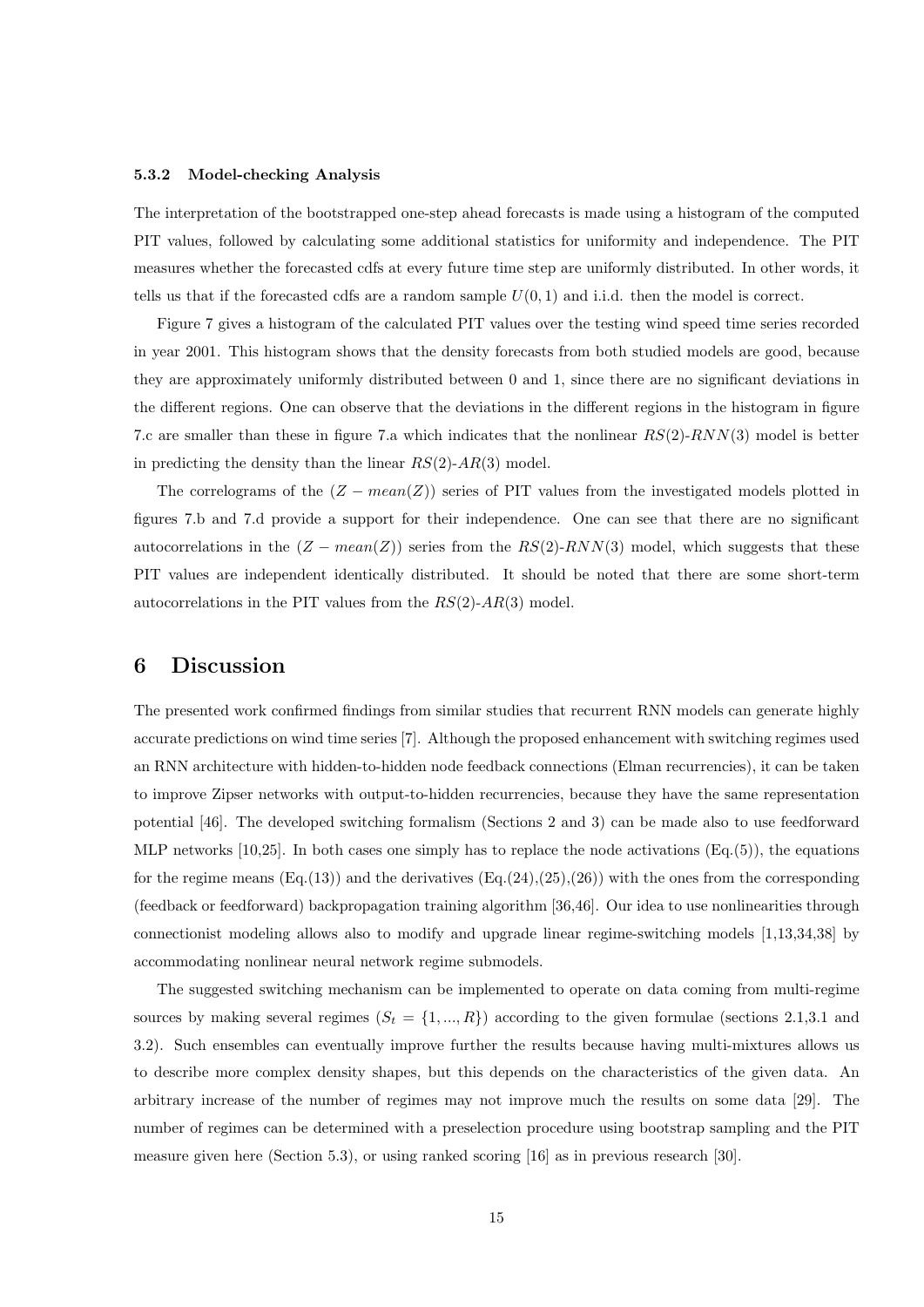# **7 Conclusion**

This paper presented an original regime-switching recurrent network (RS-RNN) and related it to some popular techniques for wind time series modeling. It was found that the RS-RNN model: 1) fits accurately the data and features lower residuals than all other models on the training and the testing subseries; 2) attains statistical characteristics (of the standardized residuals) which are better than these of the linear models; 3) achieves more accurate density forecasting as it approximates better the distribution of the data. This allows us also to obtain plausible confidence intervals that quantify the model uncertainty. The overall conclusion is that RS-RNN provides a framework for probabilistic density modeling especially convenient for describing non-stationary time series.

The RS-RNN offers a useful alternative not only for wind speed modeling as demonstrated in this paper, but also for modeling various non-stationary real-world time series as well (such as environmental series, medical series, etc.). Future research will use the regime-switching recurrent network to learn the stochastic behavior of temperatures for valuation of weather derivatives.

# **Acknowledgements**

The authors thank Pierre Ailliot from The University of Brest, France, for providing the preprocessed wind time series data. We also thank Dr Peter Tino from The University of Birmingham for the helpful discussions on dynamic training of recurrent neural networks.

# **References**

- [1] Ailliot, P. and Monbet, V. (2012). Markov-Switching Autoregressive Models for Wind Time Series, *Environmental Modelling and Software*, vol.30, pp.92-101.
- [2] Barber, D and Cemgil, A.T. (2010). Graphical Models for Time Series, *IEEE Signal Processing Magazine*, vol.27, N:6, pp.18-28.
- [3] Barbounis, T.G. and Theocharis, J.B. (2007). A Locally Recurrent Fuzzy Neural Network with Application to the Wind Speed Prediction using Spatial Correlation, *Neurocomputing*, vol.70, pp.1525-1542.
- [4] Bessac, J., Ailliot, P., Cattiaux, J. and Monbet, V. (2016). Comparison of Hidden and Observed Regimeswitching Autoregressive Models for (u,v)-components of Wind Fields in the Northeastern Atlantic, *Advances in Statistical Climatology, Meteorology and Oceanography*, vol.2, pp.1-16.
- [5] Brka,A., Al-Abdeli,Y.M. and Kothapalli,G. (2016) Influence of neural network training parameters on short-term wind forecasting, *Int. Journal of Sustainable Energy*, vol.35, pp.115-131.
- [6] Browell, J., Drew, D.R. and Philippopoulos, K. (2018). Improved very short-term spatio-temporal wind forecasting using atmospheric regimes, *Wind Energy*.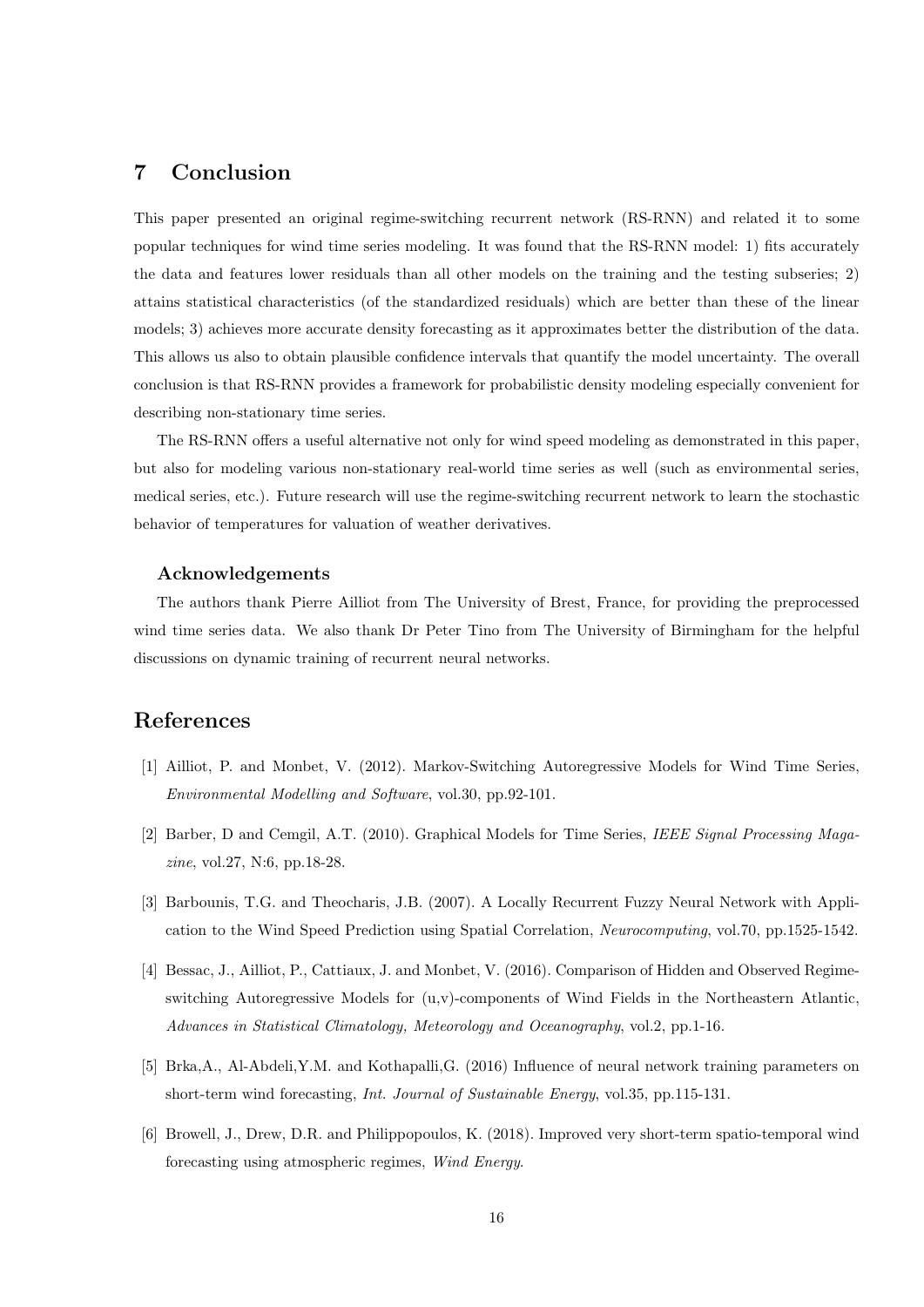- [7] Cao, Q., Ewing, B.T. and Thompson, M.A. (2012). Forecasting Wind Speed with Recurrent Neural Networks, *European Journal of Operations Research*, vol.221, pp.148-154.
- [8] Chang,W.-Y. (2014) A Literature Review of Wind Forecasting Methods, *Journal of Power and Energy Engineering*, vol.2, pp.161-168.
- [9] Diebold, F.X., Gunther, T.A. and Tay, A.S. (1998). Evaluating Density Forecasts with Applications to Risk Management, *International Economic Review*, vol.39, pp.863-883.
- [10] do Nascimento Camelo, H., Lucio, S., Leal Junior, J.B, dos Santos, G., de Carvalho, P.C.M. (2018). Innovative Hybrid Modeling of Wind Speed Prediction Involving Time-Series Models and Artificial Neural Networks, *Atmosphere*, vol.9, N:2.
- [11] Elman, J.J. (1990). Finding Structure in Time, *Cognitive Science*, vol.14, pp.179-211.
- [12] Evarest,E., Berntsson,F., Singull,M. and Charles,W.M. (2017). Regime Switching models on Temperature Dynamics, *Int.l Journal of Applied Mathematics and Statistics*, vol.56, N:2, pp.19-36.
- [13] Gel, Y.R., Lyubchich, V. and Ahmed, S.E. (2016). Catching Uncertainty of Wind: A Blend of Sieve Bootstrap and Regime Switching Models for Probabilistic Short-Term Forecasting of Wind Speed, In: *Advances in Time Series Methods and Applications*, Springer, New York, pp.279-293.
- [14] Giebel, G. and Kariniotakis, G. (2017). Wind power forecasting a review of the state of the art In: *Renewable Energy Forecasting: From Models to Applications*, Elsevier- Woodhead Publ. Series in Energy, Chapter 3, pp.59-96.
- [15] Gnana Sheela, K. and Deepa, S.N. (2013). Neural Network Based Hybrid Computing Model for Wind Speed Prediction, *Neurocomputing* , vol.122, pp.425-429.
- [16] Gneiting, T., Larson, K., Westrick, K, Genton, M.G. and Aldrich, E. (2006). Calibrated probabilistic forecasting at the Stateline Wind Energy Center: The Regime-switching Space-time Method, *Journal of the American Statistical Association*, vol.101, pp.968-979.
- [17] Guo, Z.H., Wu,J., Lu,H.Y. and Wang,J.Z. (2011). A Case Study on a Hybrid Wind Speed Forecasting Method using BP Neural Network, *Knowledge-Based systems*, vol.24, pp.1048-1056.
- [18] Hamilton, J.D. (1994). *Time Series Analysis*, Princeton University Press, NJ.
- [19] Haykin, S. (Ed.) (2000). *Kalman Filtering and Neural Networks*, John Wiley and Sons, New York.
- [20] Hering, A.S., Kazor, K. and Kleiber, W. (2015). A Markov-Switching Vector Autoregressive Stochastic Wind Generator for Multiple Spatial and Temporal Scales, *Resources*, vol.4, N:1, pp.70-92.
- [21] Jung, J. and Broadwater, R.P. (2014). Current Status and Future Advances for Wind Speed and Power Forecasting, *Journal of Renewable and Sustainable Energy Resources*, vol.31, pp.762-777.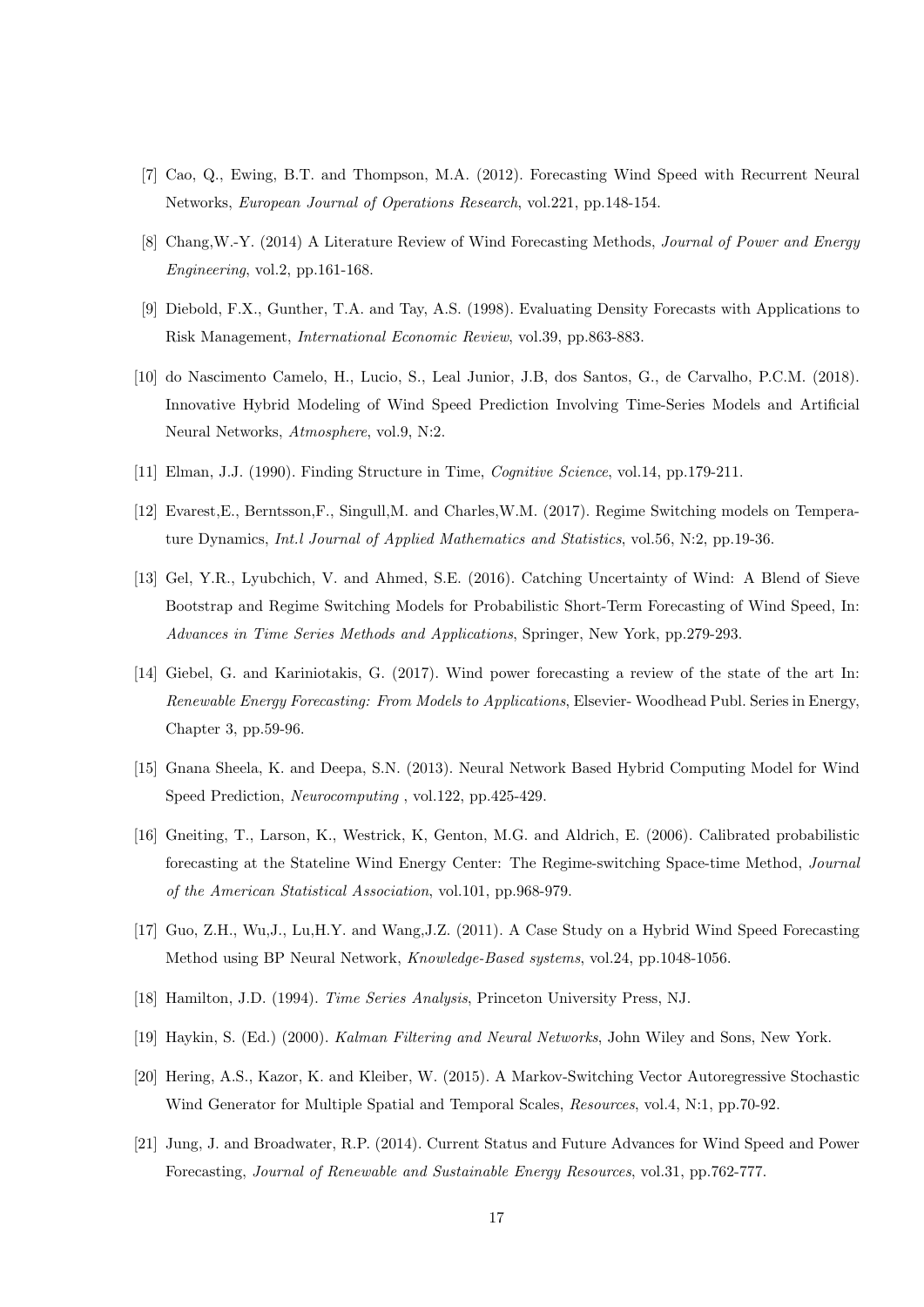- [22] Kim, C.J. (1994). Dynamic Linear Models with Markov Switching, *Journal of Econometrics*, vol.60, pp.1-22.
- [23] Koskela, T., Lehtokangas, M., Saarinen, J. and Kaski, K. (1996). Time Series Prediction with Multilayer Perceptron, FIR and Elman Neural Networks, In: Proc. WCNN-96, pp.491-496.
- [24] Lau, A. and McSharry, P. (2010). Approaches to Multi-step Density Forecasts with Application to Aggregated Wind Power, *Annals of Applied Statistics*, vol.4, pp.1311-1341.
- [25] Li, G. and Shi, J. (2010). On Comparing Three Artificial Neural Networks for Wind Speed Forecasting, *Applied Energy*, vol.87, N:7, pp.2313-2320.
- [26] Li, J., Zhang, B., Mao, C-H., Xie, G., Lie, Y. and Lu, J. (2010). Wind Speed Prediction based on Elman Recursion Neural Networks, In: Proc. Int. Conf. on Modelling, Identification and Control, ICMIC-2010, pp.728-732.
- [27] Lydia, M., Suresh Kumar, S., Selvakumar, A.I. and Kumar, G.E.P. (2018). Linear and non-linear autoregressive models for short-term wind speed forecasting *Energy Conversion and Management*, vol.112, pp.115-124.
- [28] Madsen, H., Pinson, P., Kariniotakis, G., Nielsen, H.A., and Nielsen, T.S. (2005). Standardizing the Performance Evaluation of Short-term Wind Power Prediction Models, *Wind Engineering*, vol.29, N:6, pp.475-489.
- [29] McLachlan, G.J. and Peel, D. (2000). *Finite Mixture Models*, John Wiley and Sons, New York.
- [30] Men,Z, Yee,E., Lien,F.-S., Wen,D. and Chen,Y. (2016). Short-term Wind Speed and Power Forecasting using an Ensemble of Mixture Density Neural Networks, *Renewable Energy*, vol.87, pp.203-211.
- [31] Monbet, V., Ailliot, P. and Prevosto, M. (2007). Survey of Stochastic Models for Wind and Sea State Time Series, *Probabilistic Engineering Mechanics*, vol.22, pp.113-126.
- [32] Monbet, V. and Ailliot P. (2017). Sparse Vector Markov Switching Autoregressive Models. Application to Multiple Time Series of Air Temperature, *Computational Statistics and Data Analysis*, vol.108, pp.40-51.
- [33] More,A. and Deo,M.C. (2003) Forecasting Wind with Neural Networks. *Marine Structures*, vol.16, pp.35-49.
- [34] Pinson, P. and Madsen, H. (2012). Adaptive Modelling and Forecasting of Offshore Wind Power Fluctuations with Markov-Switching Autoregressive Models, *Journal of Forecasting*, vol.31, N:4, pp.281-313.
- [35] Pinson, P., Christensen, L.E.A., Madsen, H., Sørensen, P.E., Donovan, M.H. and Jensen, L.E. (2008). Regime-switching Modelling of the Fluctuations of Offshore Wind Generation, *Journal of Wind Engineering and Industrial Aerodynamics*, vol.96, N:12, pp.2327-2347.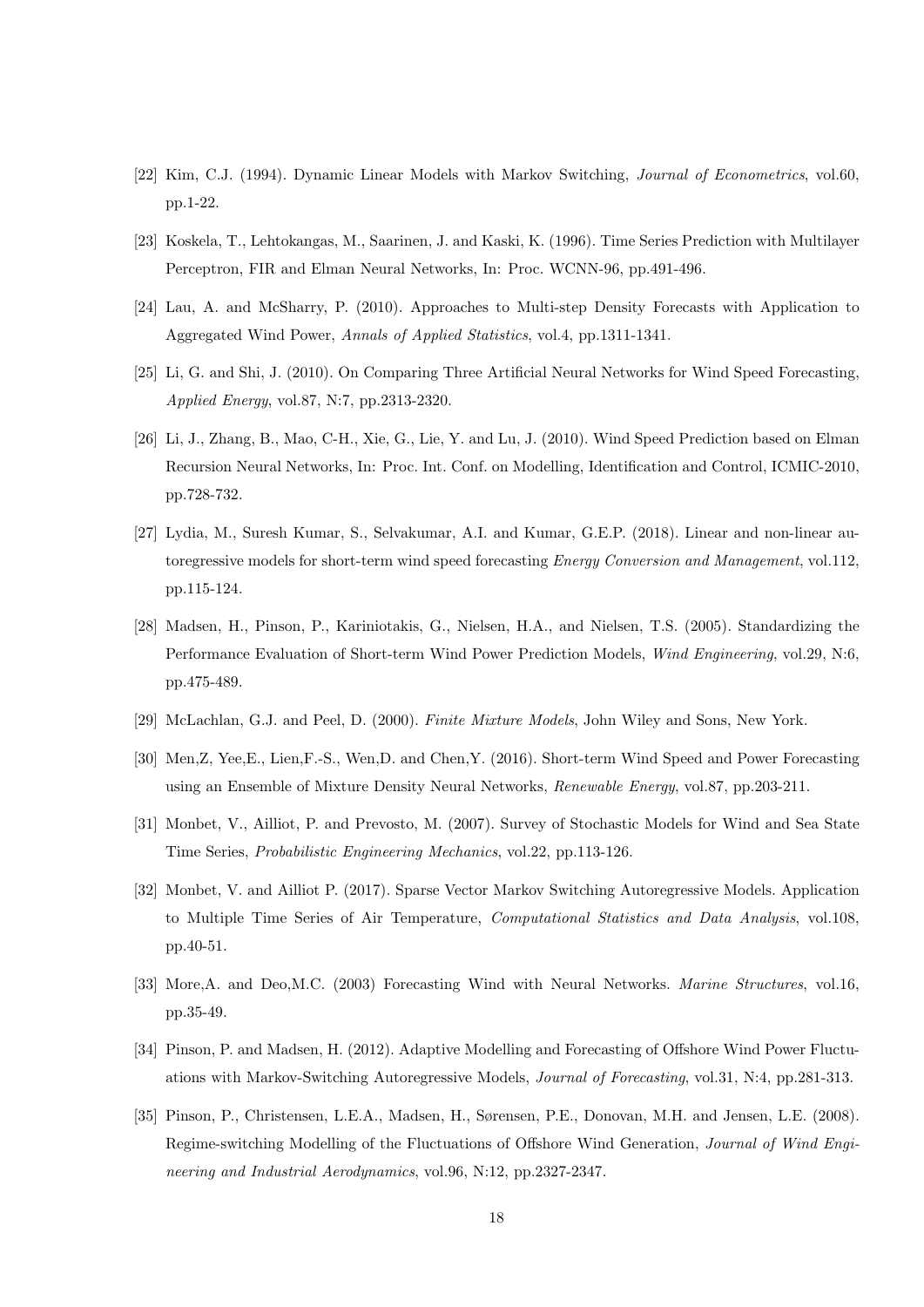- [36] Rumelhart, D.E., Hinton, G.E. and Williams, R.J. (1986). Learning Internal Representations by Error Propagation. In: D.E.Rumelhart and J.L.McLelland (Eds.), *Parallel Distributed Processing: Explorations in the Microstructure of Cognition*, The MIT Press, Cambdidge, MA, vol.1, ch.8, pp.318-362.
- [37] Shi, S. and Weigend, A.S. (1997). Taking Time Seriously: Hidden Markov Experts Applied to Financial Engineering, In: Proc. IEEE/IAFE Conf. Comput. Intelligence for Financial Engineering (CIFEr), New York, pp.244-252.
- [38] Song, Z., Jiang, Y. and Zhang, Z. (2014). Short-term Wind Speed Forecasting with Markov-Switching Model, *Applied Energy*, vol.130, pp.103-112.
- [39] Spezia, L. and Paroli, R. (2008). Bayesian Inference and Forecasting in Dynamic Neural Networks with Fully Markov Switching ARCH Noises, *Communications in Statistics- Theory and Methods*, vol.37, pp.2079-2094.
- [40] Taylor, J.W., McSharry, P. and Buizza, P.E. (2009). Wind Power Density Forecasting using Wind Ensemble Predictions and Time Series Models, *IEEE Trans. on Energy Conversion*, vol.24, pp.775-782.
- [41] Tibshirani, R. (1996). A Comparison of Some Error Estimates for Neural Network Models, *Neural Computation*, vol.8, N:1, pp.152-163.
- [42] Vasas, K., Elek, P. and Markus, L. (2007). A Two-state Regime Switching Model with An Application to River Flow Analysis, *Journal of Statistical Planning and Inference*, vol.137, pp.3113-3126.
- [43] Velo, R., Lpez, P. and Maseda, F. (2014). Wind Speed Estimation using Multilayer Perceptron, *Energy Conversion and Management*, vol.81, pp.1-9.
- [44] Wang, J., Zhang, W., Li, Y., Wang, J. and Dang, Z. (2014). Forecasting Wind Speed using Empirical Mode Decomposition and Elman Neural Network, *Journal of Applied Soft Computing*, vol.23, pp.452- 459.
- [45] Weigend, A.S. and Shi, S. (2000). Predicting Daily Probability Distributions of SandP500 Returns, *Journal of Forecasting*, vol.19, N:4, pp.375-392.
- [46] Williams, R.J. and Zipser, D. (1989). A Learning Algorithm for Continually Running Fully Recurrent Networks, *Neural Computation*, vol.1, pp.270-280.
- [47] Zhang, Y., Wang, J. and Wang, X. (2014). Review on Probabilitics Forecasting of Wind Power Generation, *Renewable and Sustainable Energy Reviews*, vol.32, pp.255-270.
- [48] Zhu, X. and Genton, M.G. (2012). Short-term Wind Speed Forecasting for Power System Operations, *Int. Statistical Review*, vol.80, pp.2-23.
- [49] Ziel, F., Croonenbroeck, C. and Ambach, D. (2016). Forecasting wind power Modeling periodic and non-linear effects under conditional heteroscedasticity, *Applied Energy*, vol.177, pp.285-297.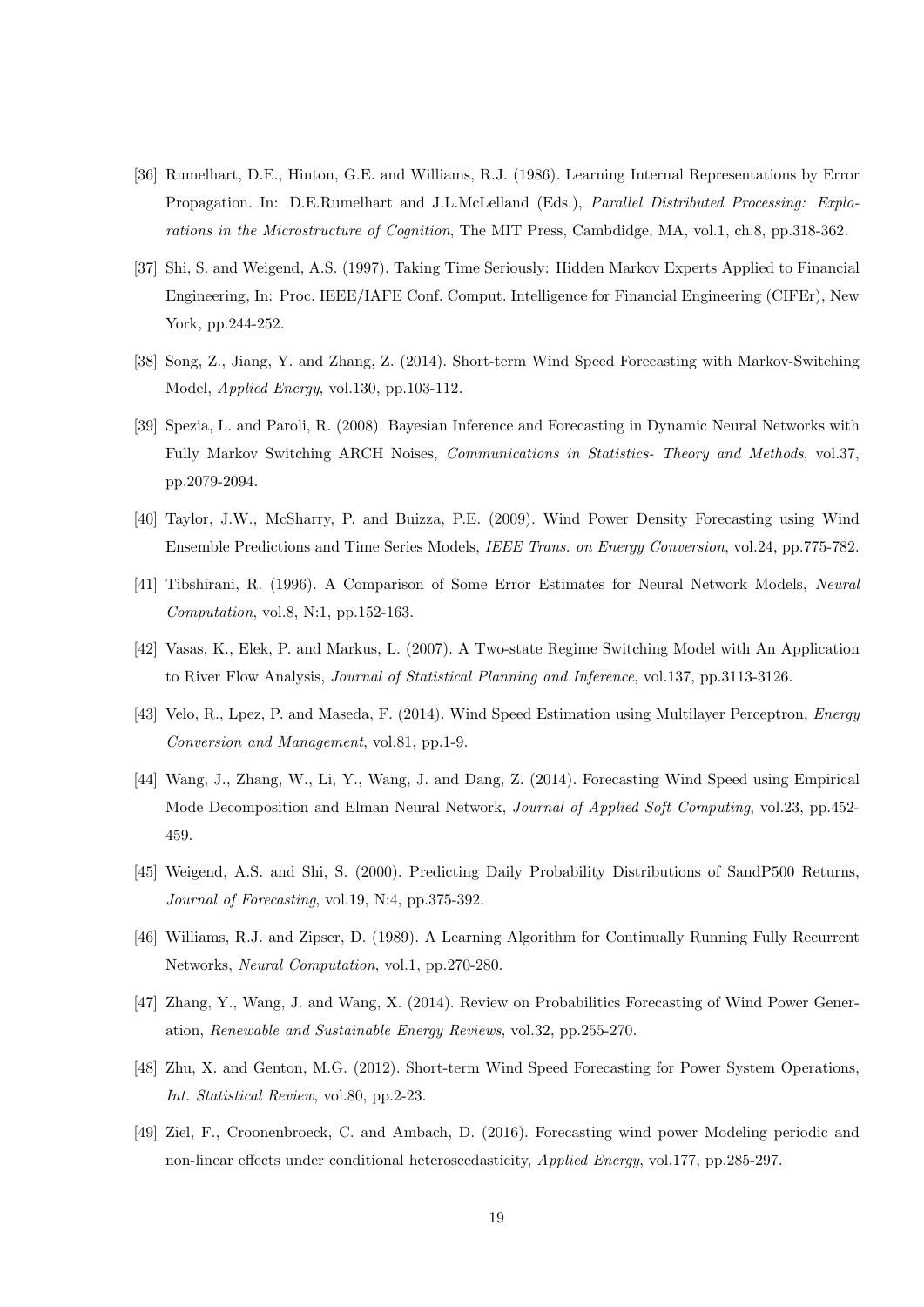# **Appendix: Calculation of the RS-RNN Temporal Network Derivatives**

Following the RTRL approach [46] to obtain the RS-RNN training rules involves the calculation of the derivatives of the instantaneous log-likelihood with respect to each weight. Let assume that the *i*-th regimespecific RNN network generates output  $f_{i,t} = \varphi_{f_i}(o_{i,t})$ , where  $o_{i,t} = \sum_{k=1}^K v_k c_{k,t}$ . The derivative of the instantaneous log-likelihood log  $\mathcal{L}_{i,t} = \log g(y_t, S_t = i | Y_T)$  of an observation in state  $S_t = i$  with respect to the hidden-to-output weights  $v_k$ ,  $1 \leq k \leq K$ , in this RS-RNN is taken as follows:

$$
\frac{\partial \log \mathcal{L}_{i,t}}{\partial v_k} = \frac{\partial \log \mathcal{L}_{i,t}}{\partial f_{i,t}} \frac{\partial f_{i,t}}{\partial o_{i,t}} \frac{\partial o_{i,t}}{\partial v_k}
$$
\n
$$
= \frac{(y_t - \mu_i) P(S_t = i | Y_{t-1})}{\sigma_i^2} \varphi_{f_i}' \frac{\partial \left[\sum_{k=1}^K v_k c_{k,t}\right]}{\partial v_k}
$$
\n
$$
= \frac{(y_t - \mu_i) P(S_t = i | Y_{t-1})}{\sigma_i^2} \varphi_{f_i}' c_{k,t} \tag{24}
$$

The derivatives of the output with respect to input-to-hidden weights are taken in two steps:

$$
\frac{\partial f_{i,t}}{\partial w_{nd}} = \frac{\partial f_{i,t}}{\partial o_{i,t}} \frac{\partial o_{i,t}}{\partial w_{nd}}
$$
\n
$$
= \varphi'_{f_i} \frac{\partial \left[\sum_{k=1}^{K} v_k c_{k,t}\right]}{\partial w_{nd}}
$$
\n
$$
= \varphi'_{f_i} \sum_{k=1}^{K} \left[v_k \frac{\partial c_{k,t}}{\partial w_{nd}} + c_{k,t} \frac{\partial v_k}{\partial w_{nd}}\right]
$$
\n
$$
= \varphi'_{f_i} \left(\sum_{k=1}^{K} \left[v_k \frac{\partial c_{k,t}}{\partial w_{nd}}\right]\right)
$$
\n(25)

where *∂vk/∂wnd* = 0 because the hidden-to-output weights do not depend on the input-to-hidden weights.

Let assume that the *k*-th hidden node in the recurrent network produces output  $c_{k,t} = \varphi(o_{k,t})$ , where  $o_{k,t} = \sum_{l=1}^{L} w_{kl} y_{t-l} + \sum_{m=1}^{K} w_{km} c_{m,t-1}$ . Then we have:

$$
\frac{\partial c_{k,t}}{\partial w_{nd}} = \frac{\partial c_{k,t}}{\partial o_{k,t}} \frac{\partial o_{k,t}}{\partial w_{nd}}
$$
\n
$$
= \varphi' \frac{\partial \left[\sum_{l=1}^{L} w_{kl} y_{t-l} + \sum_{m=1}^{K} w_{km} c_{m,t-1}\right]}{\partial w_{nd}}
$$
\n
$$
= \varphi' \left(\sum_{l=1}^{L} \left[w_{kl} \frac{\partial y_{t-l}}{\partial w_{nd}}\right] + y_{t-l} \frac{\partial w_{kl}}{\partial w_{nd}} + \sum_{m=1}^{K} \left[w_{km} \frac{\partial c_{m,t-1}}{\partial w_{nd}}\right] + c_{m,t-1} \frac{\partial w_{km}}{\partial w_{nd}}\right)
$$
\n
$$
= \varphi' \left(\sum_{m=1}^{K} \left[w_{km} \frac{\partial c_{m,t-1}}{\partial w_{nd}}\right] + \delta_{kn} y_{t-i} + \delta_{kn} c_{m,t-1}\right)
$$
\n(26)

which uses the fact that  $\partial y_{t-i}/\partial w_{nd} = 0$  because the inputs do not depend on the weights.

Both Eq. (25) and (26) for the derivatives of the dynamic variables are similar in that their rightmost multipliers in the parentheses contain two similar terms. The first term accounts for the implicit effect of the weight  $w_{nd}$  on the hidden node activations  $c_{k,t}$  and  $c_{m,t-1}$ , while the second term is the explicit effect of the weight *wnd* on the particular *n*-th network node.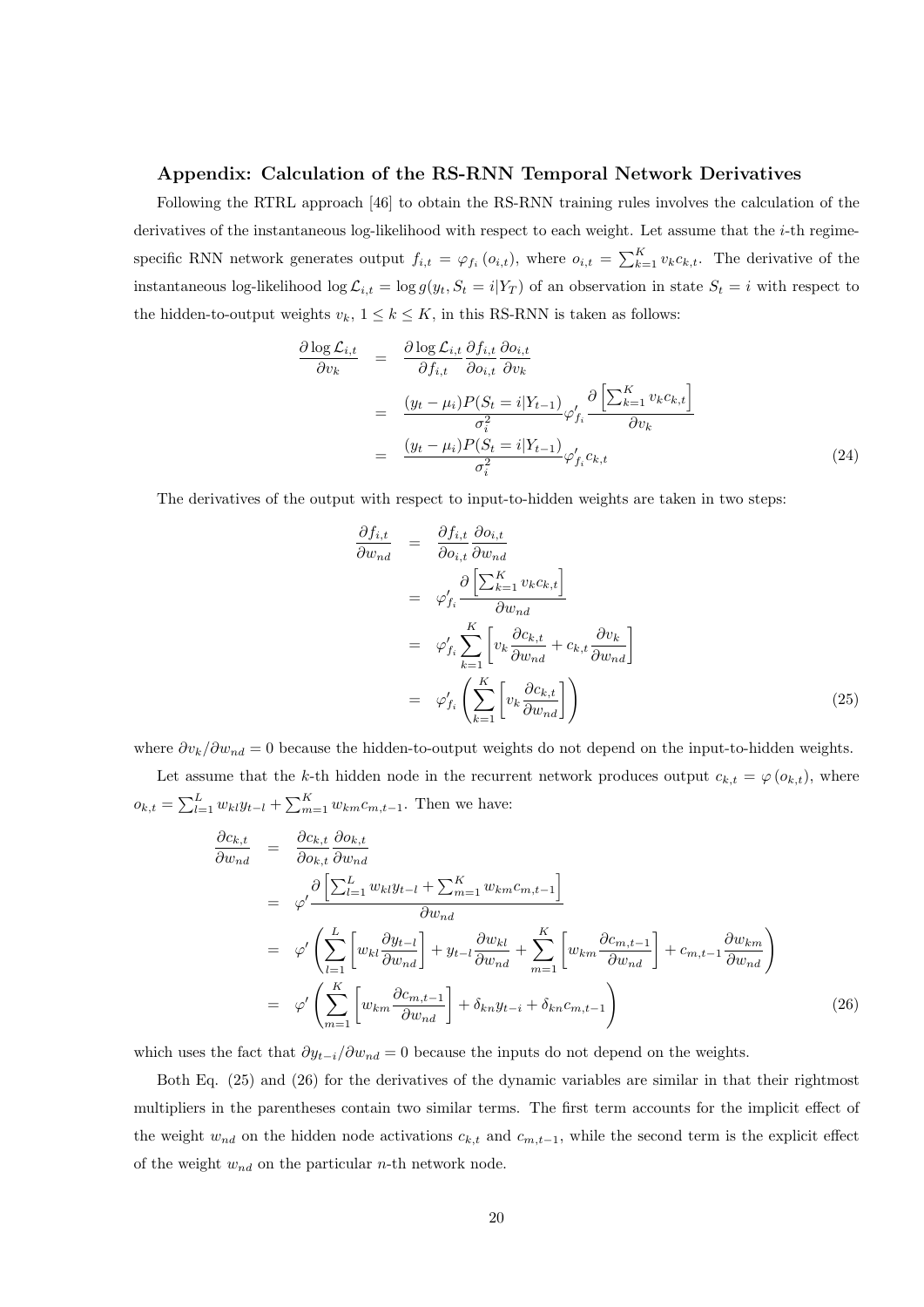| Parameter    | True   | $RS(2)$ - $RP(1)$ |            |  |
|--------------|--------|-------------------|------------|--|
|              |        | $T=500$           | $T = 1000$ |  |
| $w_{01}$     | 0.2    | 0.1922            | 0.2065     |  |
|              |        | (0.0361)          | (0.0244)   |  |
| $w_{02}$     | 0.1    | 0.1176            | 0.1052     |  |
|              |        | (0.0278)          | (0.0233)   |  |
| $w_{03}$     | 0.8    | 0.7924            | 0.8061     |  |
|              |        | (0.0385)          | (0.0396)   |  |
| $\sigma_0^2$ | 0.1    | 0.1042            | 0.0927     |  |
|              |        | (0.0110)          | (0.0156)   |  |
| $r_{00}$     | 0.9    | 0.8924            | 0.9071     |  |
|              |        | (0.0451)          | (0.0467)   |  |
| $w_{11}$     | $-0.2$ | $-0.2102$         | $-0.1985$  |  |
|              |        | (0.0285)          | (0.0304)   |  |
| $w_{12}$     | 0.05   | 0.05516           | 0.0499     |  |
|              |        | (0.0249)          | (0.0258)   |  |
| $w_{13}$     | 0.6    | 0.5838            | 0.6023     |  |
|              |        | (0.0355)          | (0.0321)   |  |
| $\sigma_1^2$ | 0.2    | 0.2032            | 0.2154     |  |
|              |        | (0.0157)          | (0.0129)   |  |
| $r_{11}$     | 0.8    | 0.7856            | 0.7926     |  |
|              |        | (0.0445)          | (0.0482)   |  |

*Table 1*. Estimated average parameters and their RMSE errors in parentheses obtained after independent runs over 1000 simulated series of increasing sizes *T* (500*,* 1000) generated with the chosen true parameters for the switching recurrent Perceptron model *RS*(2)-*RP*(1).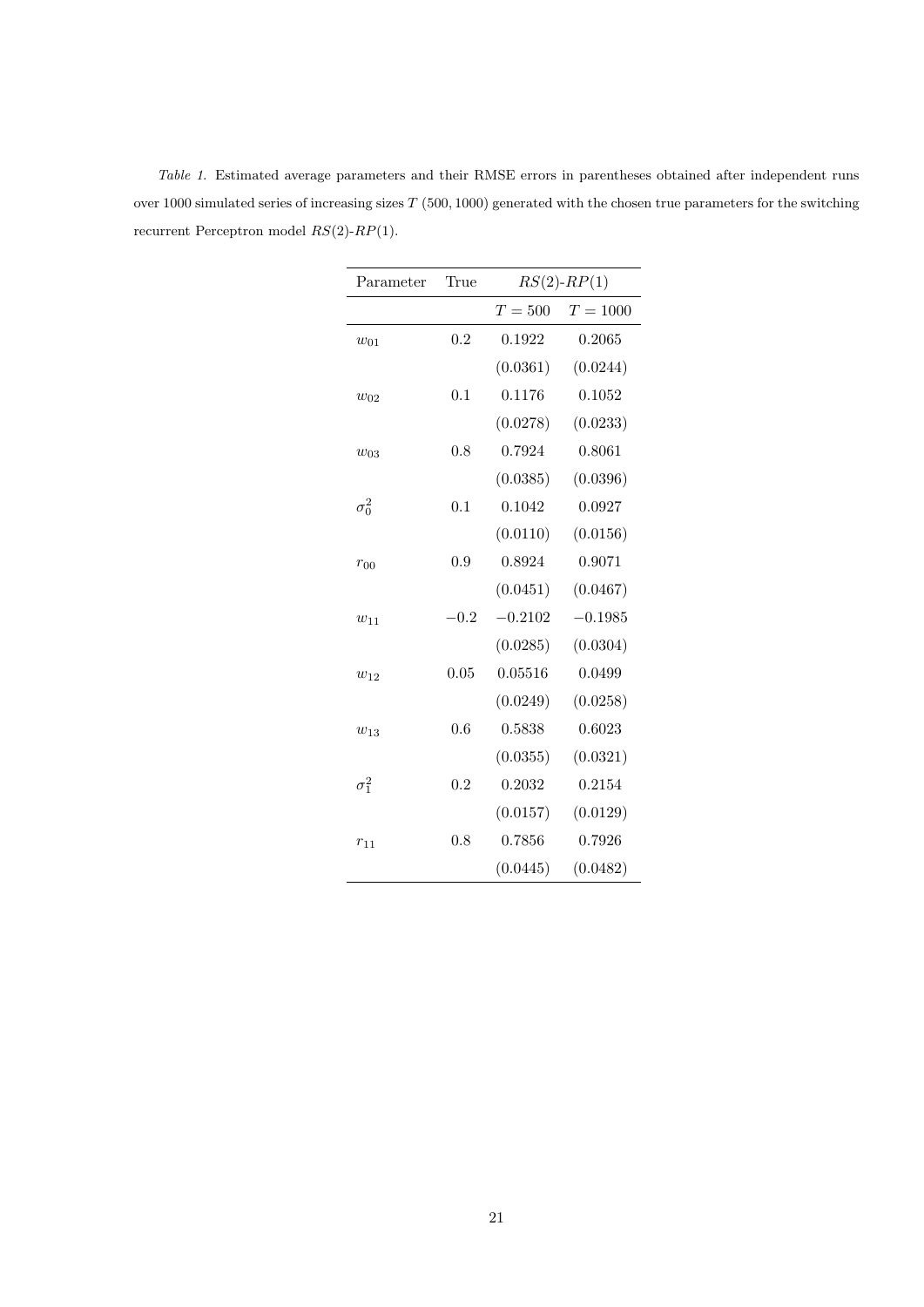

*Figure 2*. Curves of a segment from a sample simulated time series and its approximation by an estimated switching recurrent Perceptron *RS*(2)-*RP*(1) network.



*Figure 3.* Filtered regime probabilities  $P(S_t = i|Y_t)$  (shifts between the two regimes) within a segment from a sample simulated time series given in Figure 2.



*Figure 4*. A segment from the given wind speed time series recorded daily at 12:00 in 2000 and its approximation with the studied linear and non-linear models. The *MS*(2)-*AR*(3) curve is lowest, slightly above is the *ST AR*(2*,* 3) curve, next is the *AR*(3) curve, and higher are the *MLP*(3), *RNN*(3), and *RS*(2)-*RNN*(3) curves.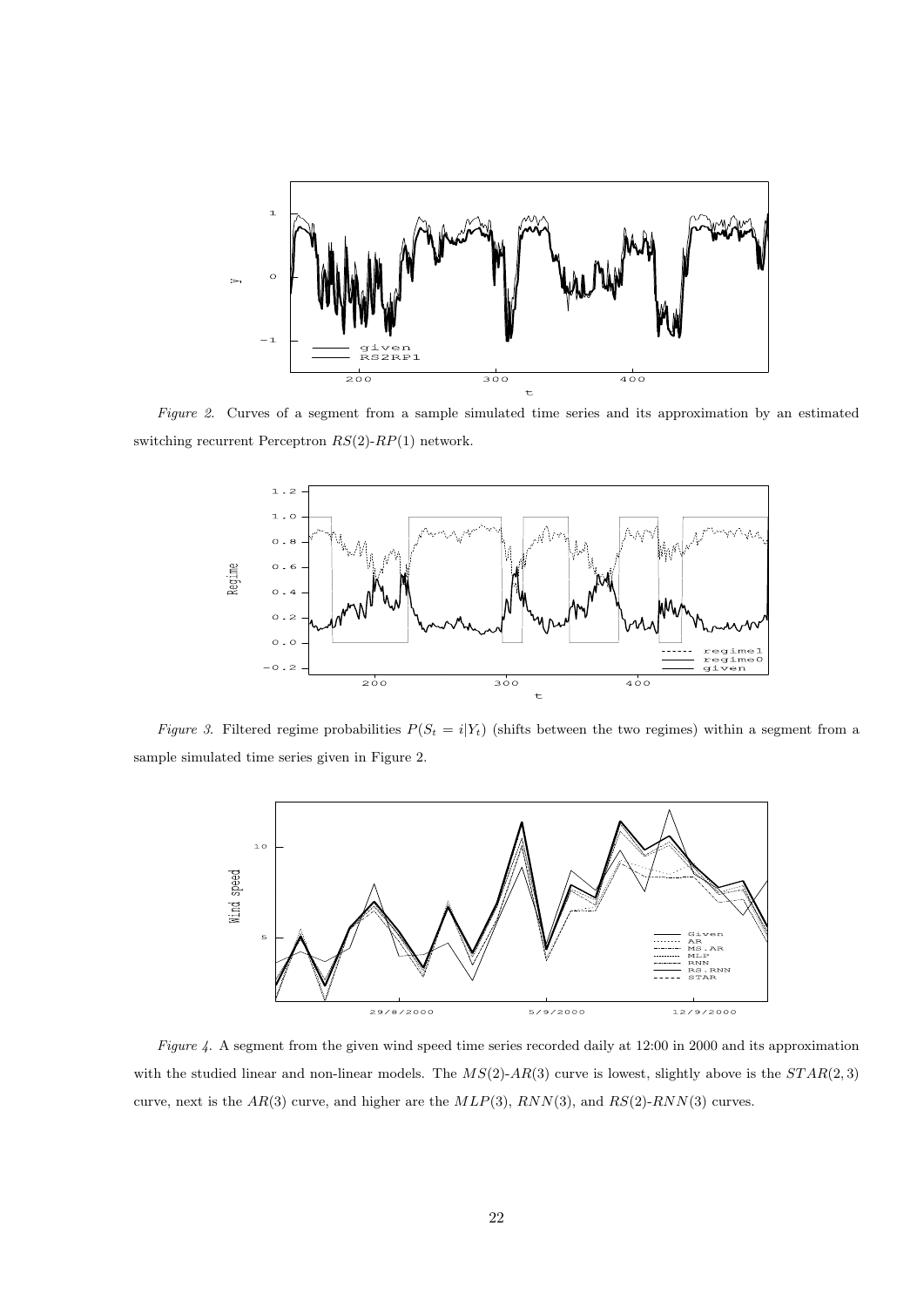| Model              | MSE    | MAE    | <b>NMSE</b> | <b>SDE</b> | $R^2$  |
|--------------------|--------|--------|-------------|------------|--------|
| AR(3)              | 3.4592 | 1.4506 | 0.3011      | 1.5814     | 0.8353 |
| STAR(2,3)          | 3.4669 | 1.4871 | 0.2974      | 1.6355     | 0.8218 |
| $MS(2)$ -AR(3)     | 3.4725 | 1.5122 | 0.3126      | 1.6123     | 0.8251 |
| MLP(3)             | 3.1242 | 1.4127 | 0.2913      | 1.4486     | 0.8724 |
| RNN(3)             | 2.9843 | 1.3862 | 0.2898      | 1.4294     | 0.8729 |
| $RS(2)$ - $RNN(3)$ | 2.8828 | 1.3514 | 0.2607      | 1.3812     | 0.8729 |

*Table 2*. Training (in-sample) errors of different linear and non-linear neural network models obtained over the training wind speed subseries of 1464 data points recorded in year 2000.

*Table 3*. Testing (out-of-sample) errors of different linear and non-linear models computed with one-step-ahead forecasts, obtained via rolling regression over the testing subseries of 1464 future data recorded in year 2001.

| Model              | <b>MSE</b> | MAE    | NMSE   | <b>SDE</b> | $R^2$  |
|--------------------|------------|--------|--------|------------|--------|
| AR(3)              | 2.6978     | 1.2694 | 0.2487 | 1.2954     | 0.8722 |
| STAR(2,3)          | 2.6681     | 1.2547 | 0.2462 | 1.2856     | 0.8718 |
| $MS(2)$ -AR(3)     | 2.6587     | 1.2496 | 0.2451 | 1.2811     | 0.8723 |
| MLP(3)             | 2.7024     | 1.2915 | 0.2512 | 1.3398     | 0.8715 |
| RNN(3)             | 2.6209     | 1.2536 | 0.2416 | 1.2972     | 0.8793 |
| $RS(2)$ - $RNN(3)$ | 2.5603     | 1.2362 | 0.2359 | 1.2654     | 0.8794 |
|                    |            |        |        |            |        |

*Table 4*. In-sample statistical diagnostics calculated with standardised residuals computed after fitting *RS*(2)- *RNN*(3) to the training wind speed series.

| Model              | Skewness | Kurtosis | D-W    | $B-P$  | Log-lik. |
|--------------------|----------|----------|--------|--------|----------|
| AR(3)              | 0.3588   | 3.3816   | 1.9554 | 0.0617 | 319      |
| STAR(2,3)          | 0.2631   | 3.3125   | 2.0129 | 0.0753 | 350      |
| $MS(2)$ -AR(3)     | 0.2176   | 3.2652   | 2.0437 | 0.0742 | 348      |
| MLP(3)             | 0.3427   | 3.3561   | 1.9216 | 0.0758 | 325      |
| RNN(3)             | 0.3460   | 3.3627   | 1.9124 | 0.0740 | 351      |
| $RS(2)$ - $RNN(3)$ | 0.3415   | 3.5714   | 1.9580 | 0.0497 | 364      |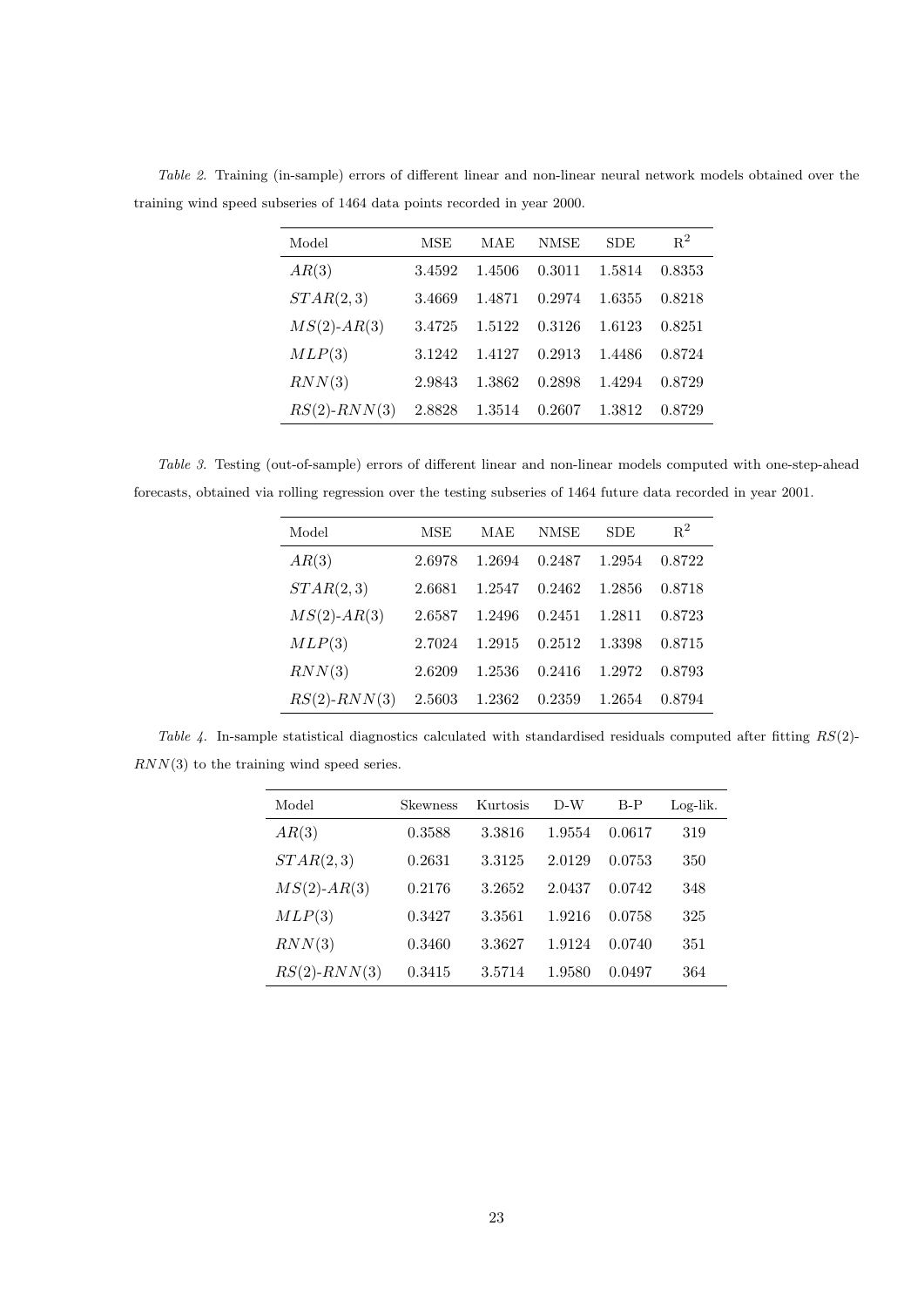

*Figure 5.a*. Wind speed training series recorded daily at 12:00 from 1 January to 31 December 2000, and their approximation by the mixture *RS*(2) *− RNN*(3) model, and changes in the regimes of high speed and low speed (these are values normalized to [0*,* 1]).



*Figure 5.b*. Estimated probability distribution of the outputs from the two regime recurrent networks, obtained after learning from the training wind series.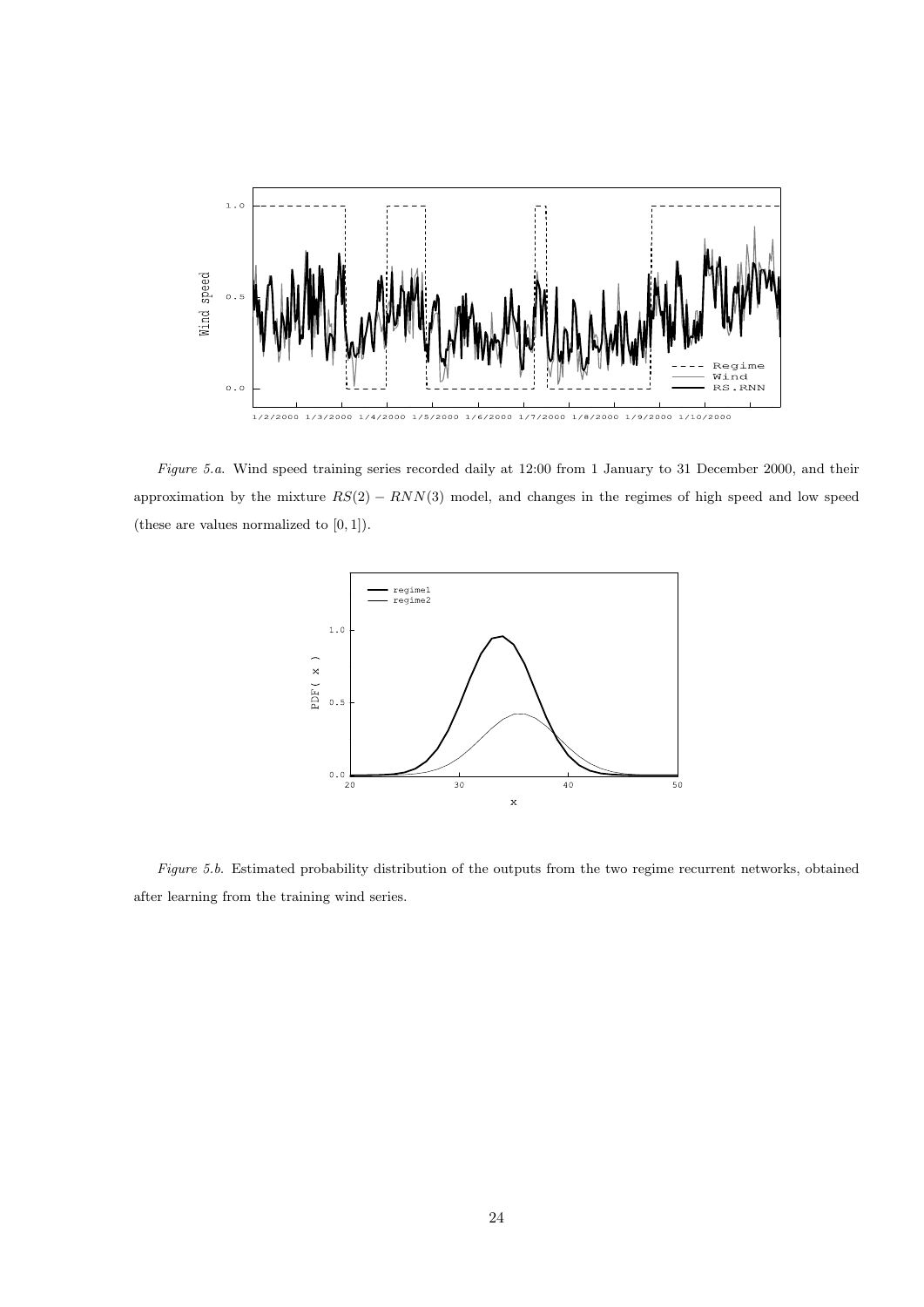

*Figure 5.c*. Quantile-quantile plot of the standardized residuals from the mixture *RS*(2) *− RNN*(3) model, obtained after learning from the training wind series.



*Figure 5.d*. Correlogram of the standardized residuals from the mixture *RS*(2) *− RNN*(3) model, obtained after learning from the training wind series.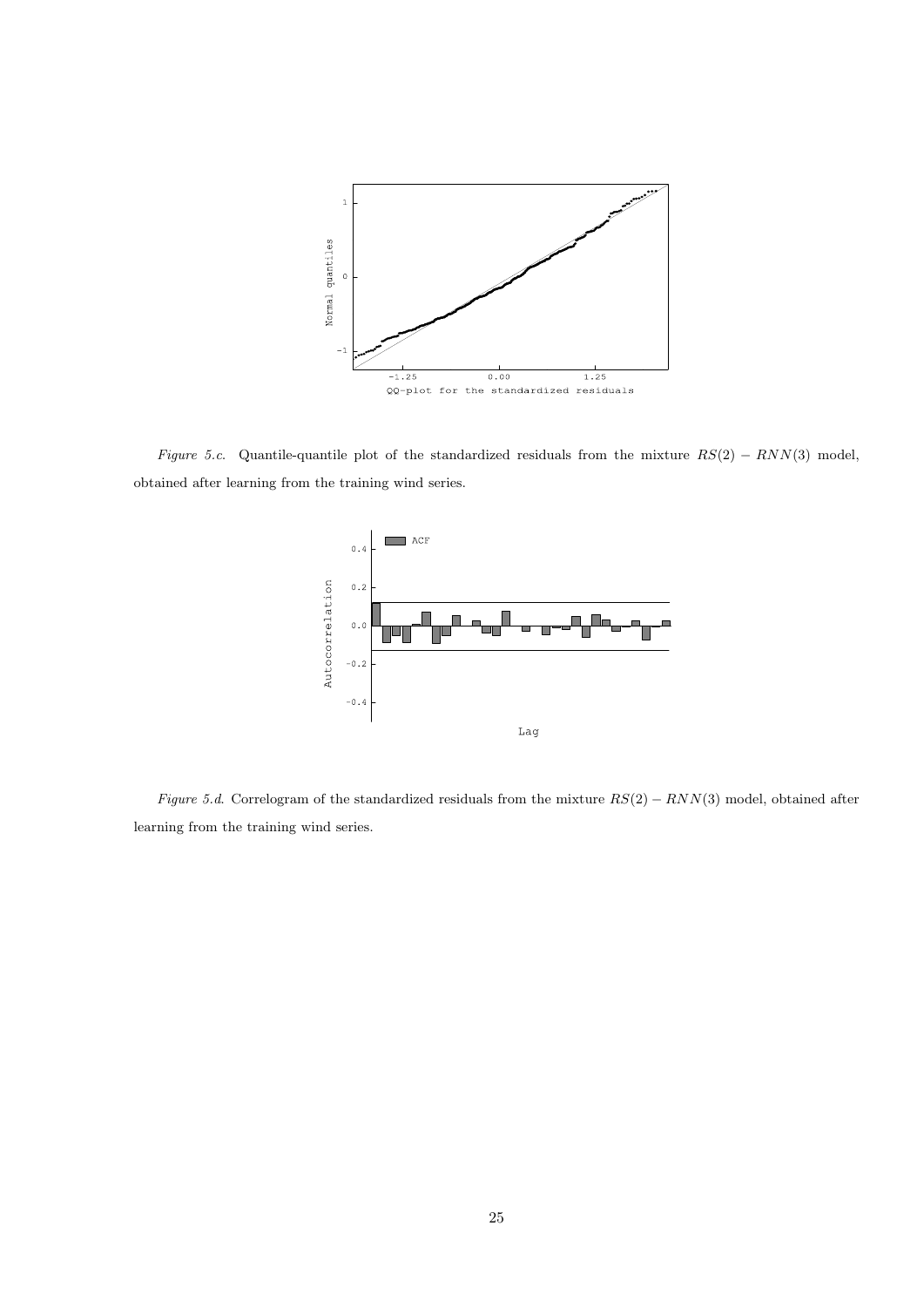

*Figure 6*. Prediction intervals (95%) of of one-step ahead forecasts obtained by re-estimating the *RS*(2)*−RNN*(3) model over 1000 bootsrapped samples of the wind speed time series.



*Figure 7.a*. Histogram of the Z-values (probability integral transform) calculated with one-step ahead predictions from the *MS*(2) *− AR*(3) model obtained via rolling regression over the testing wind speed time series.



*Figure 7.b*. Correlogram of the (*Z−mean*(*Z*)) series calculated with one-step ahead predictions from the *MS*(2)*− AR*(3) model obtained via rolling regression over the testing wind speed time series.